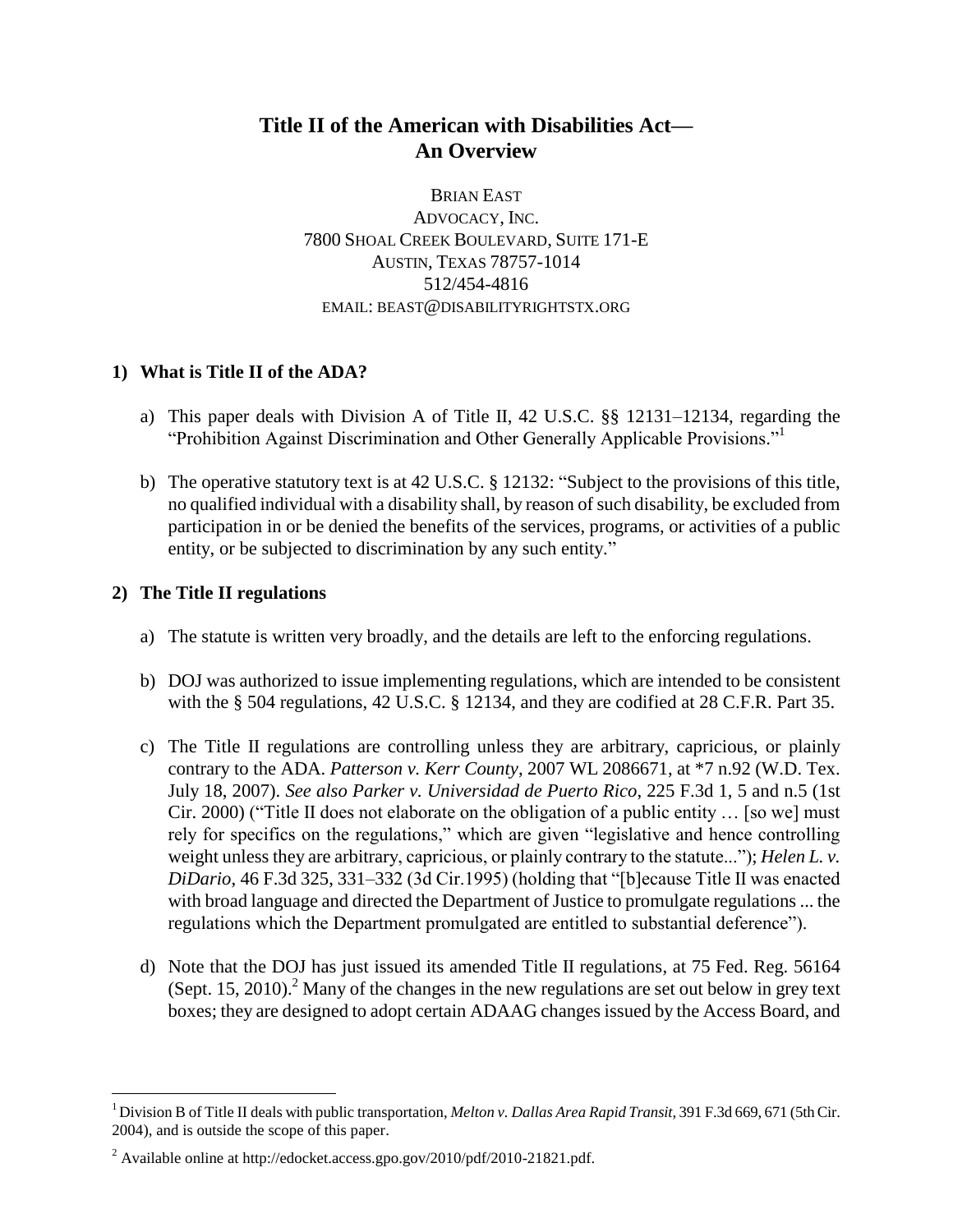to update or amend certain provisions so that they comport with the DOJ's legal and practical experiences in enforcing the ADA since 1991.<sup>3</sup>

# **3) Who does Title II apply to—"public entities"**

- a) Title II applies to any "public entity."  $42 \text{ U.S.C.}$  § 12132.
- b) "Public entity" is defined in 42 U.S.C.  $\S$  12131(1) to include:
	- i) Any State or local government;
	- ii) Any department, agency, special purpose district, or other instrumentality of a State or States or local government. 4
- c) Coverage is broad—" $[T]$ he fact that a statute can be applied in situations not expressly anticipated by Congress does not demonstrate ambiguity. It demonstrates breadth." *Pennsylvania Dept. of Corrs. v. Yeskey*, 524 U.S. 206, 212 (1998) (internal quotes omitted).
- d) Some entities held covered:
	- i) Municipal police departments, *Salinas v. City of New Braunfels*, 557 F. Supp. 2d 777, 782 (W.D. Tex. 2008).
	- ii) State and local jails and prisons. *Pennsylvania Dept. of Corrs. v. Yeskey*, 524 U.S. 206 (1998); *Patterson v. Kerr County*, 2007 WL 2086671, at \*7 (W.D. Tex. July 18, 2007).<sup>5</sup>
- e) Title II applies whether or not the public entity receives any federal funding. *Pace v. Bogalusa City School Bd.*, 403 F.3d 272, 276 n.4 (5th Cir. 2005) (en banc).
- f) Public-private issues
	- i) If an entity appears to have both public and private features, the DOJ has set out several factors to consider in determining if it is a "public entity." See Americans with Disabilities Act Title II Technical Assistance Manual, § II-1.2000 (DOJ Nov. 1993) (hereafter ―Technical Assistance Manual‖).<sup>6</sup> *See also id*., § II-1.3000.
	- ii) Public-private lease arrangements—see Technical Assistance Manual, § II-1.3000.

<sup>&</sup>lt;sup>3</sup> The DOJ has issued a summary of the changes at http://www.ada.gov/regs2010/factsheets/title2\_factsheet.html.

<sup>&</sup>lt;sup>4</sup> The term also includes the National Railroad Passenger Corporation and any commuter authority, but those entities are outside the scope of this paper.

<sup>5</sup> Note that *Yeskey* impliedly overruled contrary precedent like *Callaway v. Smith County*, 991 F. Supp. 801 (E.D. Tex. 1998).

<sup>6</sup> Online at http://www.ada.gov/taman2.html.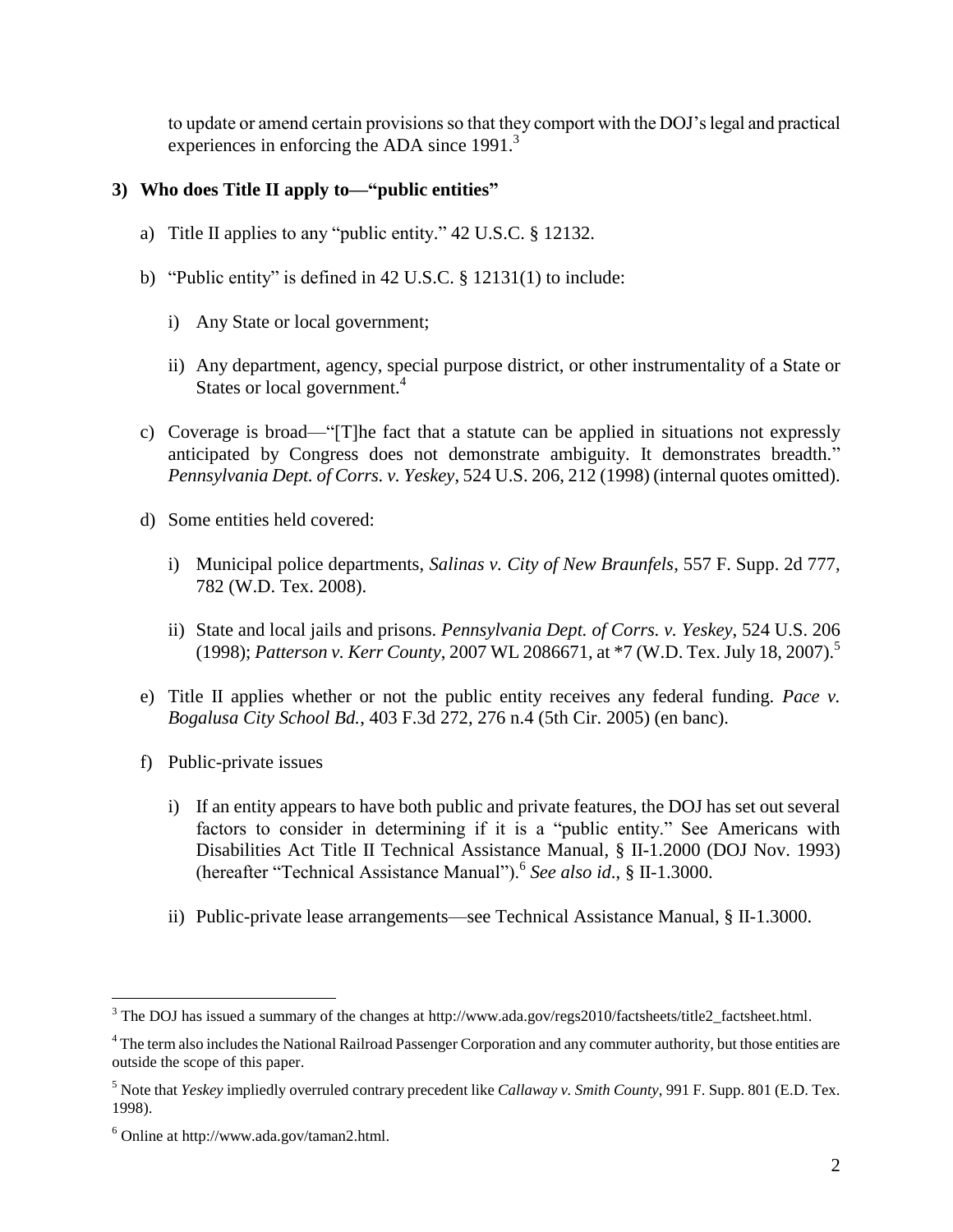- g) But Title II does not apply to the federal government, although many federal agencies are covered by the (very similar) provisions of § 504 of the Rehabilitation Act of 1973. *Id*.
- h) Individual liability
	- i) Courts generally hold that government officials are not individually liable under Title II. *See, e.g., DeLeon v. City of Alvin Police Dept*., 2009 WL 3762688 at \*3–4 (S.D. Tex. Nov. 9, 2009); *Albritton v. Quarterman*, 2009 WL 585659, at \*10 (E.D. Tex. Mar. 6, 2009); *Coker v. Dallas County Jail*, 2009 WL 1953038, at \*16 n.11 (N.D. Tex. Feb. 25, 2009); *Comeaux v. Thaler*, 2008 WL 818341, at \*18 (S.D. Tex. Mar. 24, 2008) (collecting cases); *Bostick v. Elders*, 2003 WL 1193028, at \*1 (N.D. Tex. Jan.10, 2003).
	- ii) Courts also generally hold that a person cannot use §1983 as a way to sue individuals under Title II. *Pena v. Bexar County, Texas*, 726 F. Supp. 2d 675, 688–690 (W.D. Tex. 2010) (collecting authorities).
	- iii) However, official capacity claims are available to enforce the ADA against the states. See  $§$  15(b)(4) below.
	- iv) Also, some courts have held that individuals may be liable in Title II retaliation claims. See  $\S$  7(h)(v) below.
- i) Respondeat superior—public entities have *respondeat superior* liability. *Pena v. Bexar County, Texas*, 726 F. Supp. 2d 675, 686 (W.D. Tex. 2010).
	- i) Plaintiffs need not show that the discrimination was the result of a government policy. *Delano-Pyle v. Victoria County, Texas*, 302 F.3d 567, 575 (5th Cir. 2002), *cert. denied*, 540 U.S. 810 (2003).
	- ii) A government entity is liable for the discriminatory acts of its employees, even if they are not policymaking officials. *Delano-Pyle v. Victoria County, Texas*, 302 F.3d 567, 574– 575 (5th Cir. 2002), *cert. denied*, 540 U.S. 810 (2003).

# **4) Who does Title II protect—"qualified individual with a disability"**

- a) Title II protects a "qualified individual with a disability."  $42 \text{ U.S.C.}$  § 12132.
- b) Definition of disability

- i) Title II uses the same definition of disability used in other parts of the ADA, and that definition includes "present" disabilities (aka "prong one"), "record of" disabilities ("prong two"), and "regarded as" disabilities ("prong three"). 42 U.S.C. § 12102.
- ii) The ADA Amendments Act of 2008 substantially expanded the definition of disability. *See* Pub.L. 110-325, 122 Stat. 3553 (Sept. 25, 2008).<sup>7</sup>

 $<sup>7</sup>$  For a detailed analysis of the new disability definition under the ADAAA, see the paper submitted herewith entitled</sup>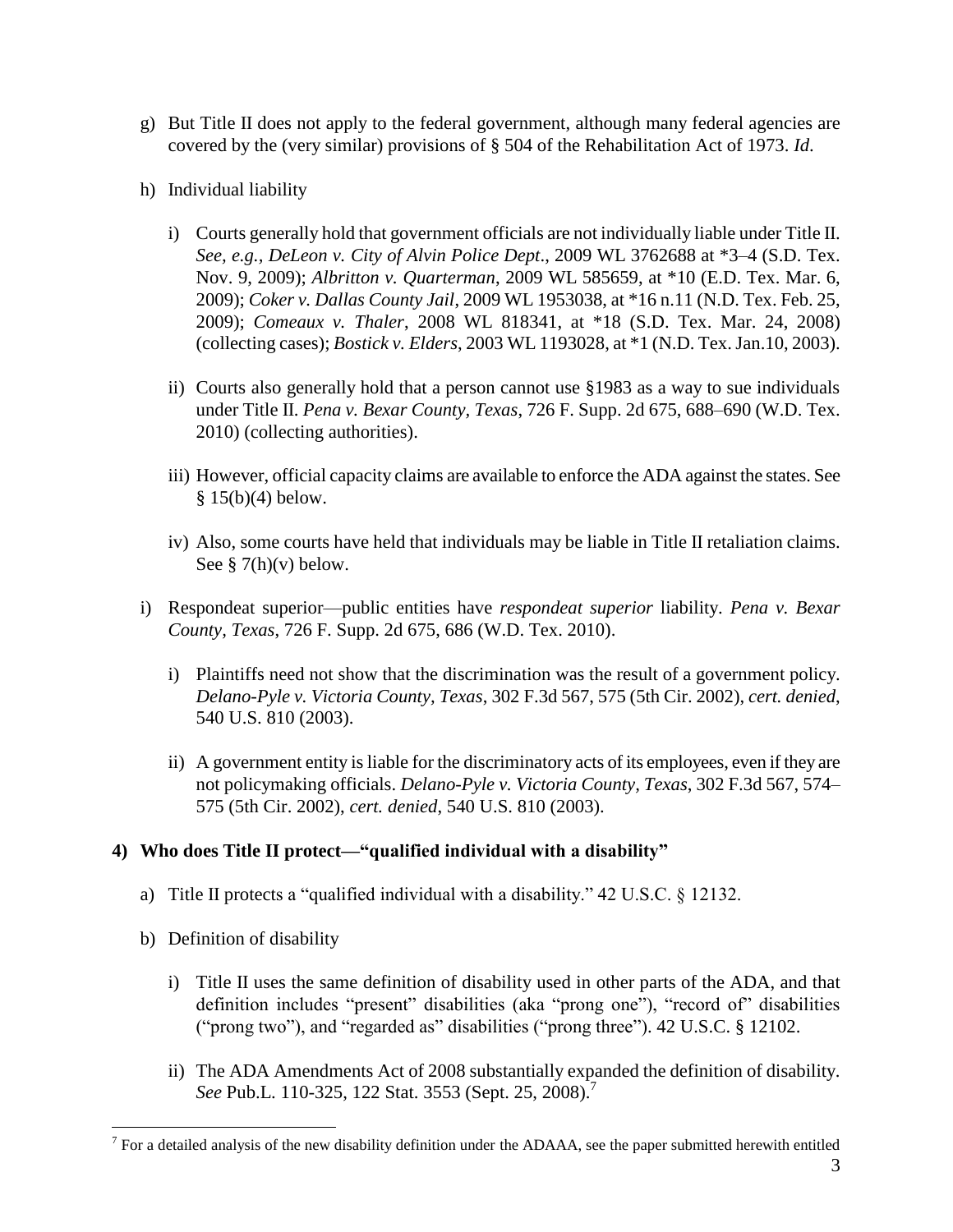- iii) Note, too, that some types of ADA claim may not require proof that the plaintiff has any kind of disability. These include retaliation claims (see § 7(h)(iii) below) and association claims (see § 7(f) below).
- c) Definition of qualified

- i) A person is "qualified" if—with or without reasonable modifications to rules, policies, or practices, the removal of architectural, communication, or transportation barriers, or the provision of auxiliary aids and services—he or she meets the essential eligibility requirements for the receipt of services or the participation in programs or activities provided by a public entity. 42 U.S.C. § 12131(2); 28 C.F.R. § 35.104; Technical Assistance Manual, *supra*, II-2.8000; *Knowles v. Horn*, 2010 WL 517591, at \*3 (N.D. Tex. Feb. 10, 2010) (plaintiff "qualified" in context of integration case).
- ii) In some cases the "essential eligibility requirements" are minimal. For example, the only eligibility requirement for obtaining public information may be a request for it. 28 C.F.R. Part 35 App. A, § 35.104; Technical Assistance Manual, *supra*, II-2.8000. In other situations, a visitor, spectator, family member, or associate of a program participant may also be qualified individuals. Technical Assistance Manual, II-2.8000.
- iii) Note that a person is not "qualified" if he or she poses a "direct threat" to others that cannot be eliminated by reasonable modifications to the public entity's policies, practices, or procedures. 28 C.F.R. Part 35 App. A, § 35.104; Technical Assistance Manual, *supra*, II-2.8000.
	- $(1)$  A "direct threat" is a significant risk to the health or safety of others that cannot be eliminated by a modification of policies, practices, or procedures, or by the provision of auxiliary aids or services. *Id*.
	- (2) Assessment of direct threat may not be based on generalizations or stereotypes about the effects of a particular disability, but instead must be based on an individualized assessment, based on reasonable judgment that relies on current medical evidence or on the best available objective evidence, to determine: the nature, duration, and severity of the risk; the probability that the potential injury will actually occur; and whether reasonable modifications of policies, practices, or procedures will mitigate the risk. *Id*.
	- (3) Note that in contrast the EEOC regulations in the employment context, the Title II regulations do not include "danger to self" in the definition of direct threat, as the Court noted in *Chevron U.S.A. Inc. v. Echazabal*, 536 U.S. 73, 82 (2002). Some courts have held that this difference means that "danger to self" is not a defense. *Compare Celano v. Marriott Intern., Inc*., 2008 WL 239306, at \*17–18 (N.D. Cal. Jan. 28, 2008) (decided under Title III).

<sup>&</sup>quot;The ADA Amendments Act of 2008—Including Proposed EEOC Regulations and Current Case Law."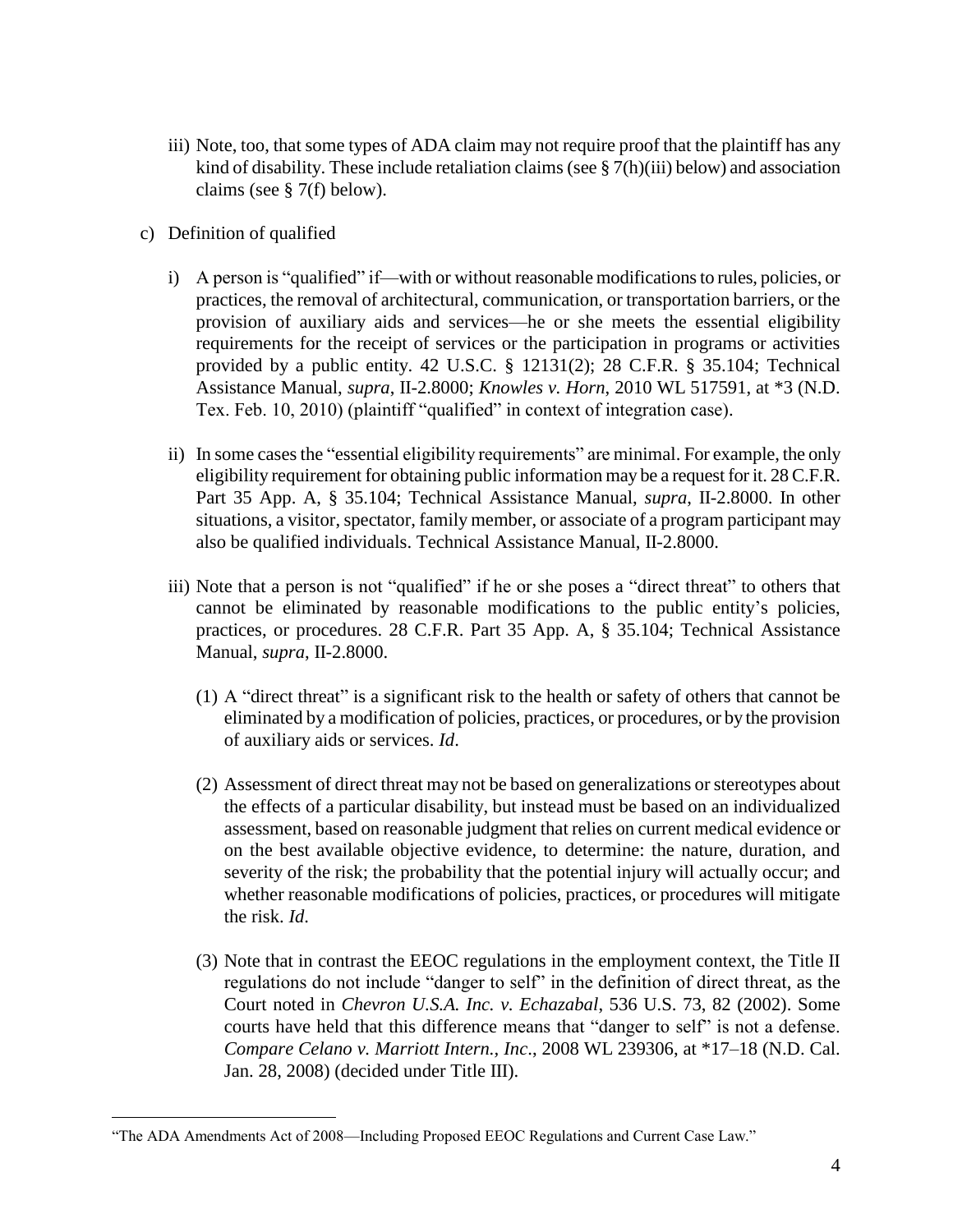Effective 3/15/2011, the latest amendments to the Title II regulations further define "direct threat" to mean a significant risk to the health or safety of others that cannot be eliminated by a modification of policies, practices or procedures, or by the provision of auxiliary aids or services. See 28 C.F.R. §§ 35.104 and 35.139, as amended, 75 Fed. Reg. 56164, 56177, 56180, 56185–56186 (Sept. 15, 2010).

These amendments also add a section clarifying the circumstances in which public entities can impose safety requirements. See 28 C.F.R. § 35.130(h), as amended, 75 Fed. Reg. 56164, 56178, 56196 (Sept. 15, 2010).

# **5) Types of activities reached**

- a) The statutory language forbids exclusion from or denial of benefits of the services, programs, or activities of a public entity, or being subjected to discrimination by any such entity. 42 U.S.C. § 12132.
- b) The plaintiff need not show total exclusion to prevail. *Hainze v. Richards*, 207 F.3d 795, 799 (5th Cir. 2000); *Lee v. Valdez*, 2009 WL 1406244, at \*12 (N.D. Tex. May 20, 2009). It is enough to show "constructive exclusion," *i.e.*, an unreasonable level of difficulty in accessing the benefits. *Frame v. City of Arlington*, 616 F.3d 476, 484 (5th Cir. 2010) (reh. en banc granted), or that a benefit is being administered in a way that effectively denies meaningful access. *Id.* "Effective denial" is a less demanding requirement than "exclusion," but it "requires courts to consider all circumstances, including the degree of hardship on the plaintiff and the reasonableness of the modification given its cost and the availability of substitute services." *Id.*, n.8.
- c) Although the other circuits to consider the issue have held that the terms "services, programs, or activities" are essentially broad enough to reach everything a public entity does, *Frame*, 2010 WL 3292980, at \*5 n.10 (J. Prado, dissenting in part), the Fifth Circuit has forged its own, more complicated path. *Frame*, *supra*.
- d) Some courts point out that regardless of the breadth of the terms services, programs, or activities, Title II also prohibits discrimination more generally. *See, e.g., Bircoll v. Miami-Dade County*, 480 F.3d 1072, 1084–1085 (11th Cir. 2007) ("We need not enter the circuits' debate about whether police conduct during an arrest is a program, service, or activity covered by the ADA. This is because Bircoll, in any event, could still attempt to show an ADA claim under the final clause in the Title II statute: that he was subjected to discrimination by a public entity, the police, by reason of his disability. Indeed, this Court already has explained that the final clause of § 12132 protects qualified individuals with a disability from being subjected to discrimination by any such entity, and is not tied directly to the services, programs, or activities of the public entity.") (cite and internal quotes omitted). *See also Innovative Health Systems, Inc. v. City of White Plains*, 117 F.3d 37, 44–45 (2d Cir. 1997).
- e) Some areas held covered by Title II:
	- i) Access to the courts, *Tennessee v. Lane*, 541 U.S. 509 (2004).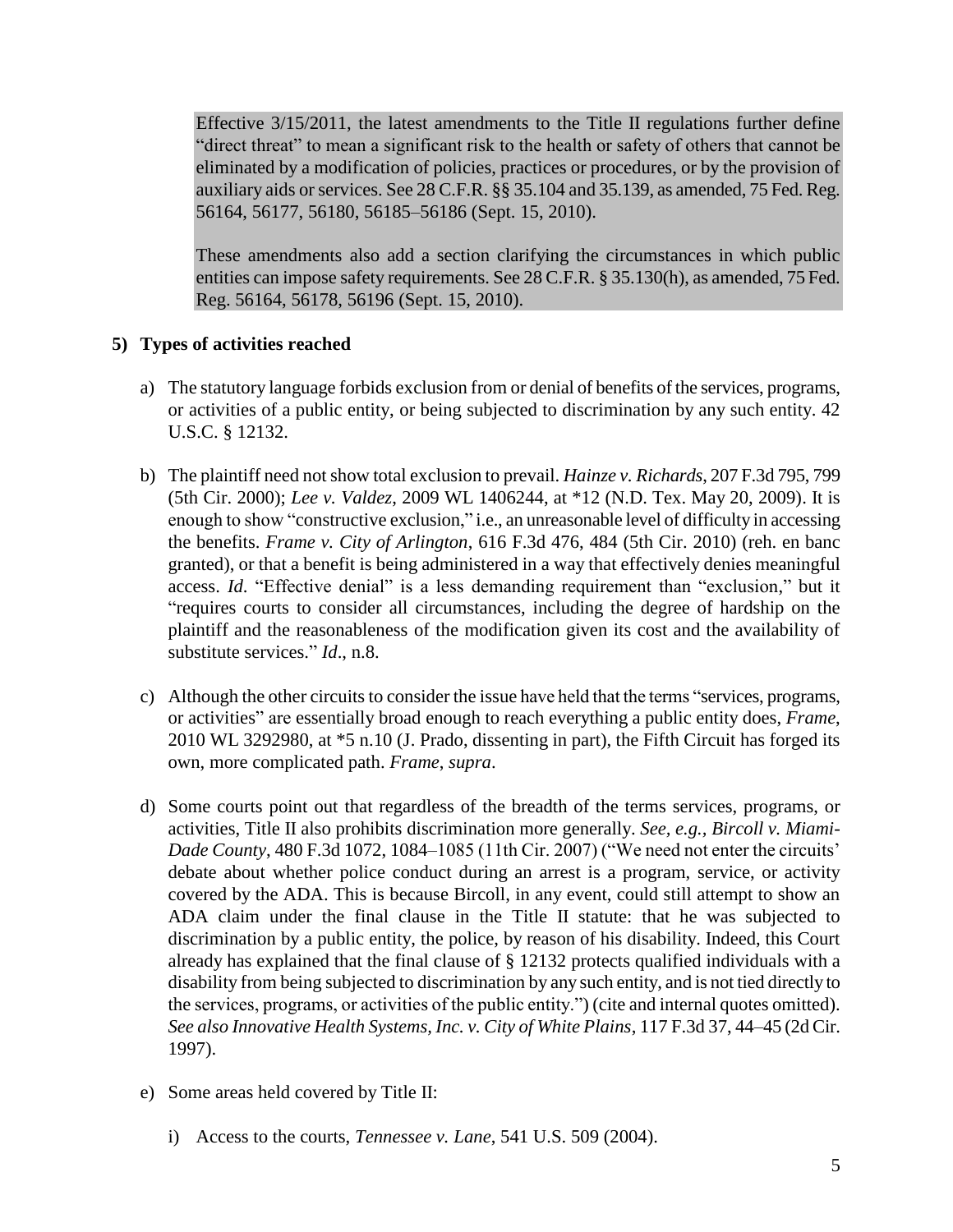- ii) Prisons and jails, *U.S. v. Georgia*, 546 U.S. 151 (2006); *Patterson v. Kerr County*, 2007 WL 2086671, at \*7 (W.D. Tex. July 18, 2007). *See also Armstrong v. Schwarzenegger*, 622 F.3d 1058, 1068 (9th Cir. 2010).
- iii) Law enforcement services *after* the officers securing of the scene and ensured that there is no threat to human life. *Hainze v. Richards*, 207 F.3d 795 (5th Cir. 2000); 8 *Salinas v. City of New Braunfels*, 557 F. Supp. 2d 771, 775–776 (W.D. Tex. Dec. 18, 2006).
- iv) Curbs, sidewalks, and parking lots, but only to the extent that they deny access to services, programs or activities. *Frame v. City of Arlington*, 616 F.3d 476, 488 (5th Cir. 2010) (reh. en banc granted).
- v) Municipality's 911 emergency response services, at least in some circumstances, *Salinas v. City of New Braunfels*, 557 F. Supp. 2d 777, 781–783 (W.D. Tex. 2008).
- vi) Medical care, *except for* "claims that sound in negligence or that challenge purely medical decisions," *Patterson v. Kerr County*, 2007 WL 2086671, at \*7 (W.D. Tex. July 18, 2007). *Compare U.S. v. Georgia*, 546 U.S. 151, 157 (2006) (prison's refusal to accommodate disability-related needs in medical care may constitute exclusion from participation or denial of benefits), with *Albritton v. Quarterman*, 2009 WL 585659, at \*10 (E.D. Tex. Mar. 6, 2009) (claims for medical treatment decisions not actionable under the ADA).
- vii)Access to public records, *Pena v. Bexar County, Texas*, 726 F. Supp. 2d 675, 683 (W.D. Tex. 2010).

#### **6) Definition of discrimination generally**

- a) Prohibition against discrimination generally.  $28$  C.F.R. § 35.130(a) ("No qualified individual with a disability shall, on the basis of disability, be excluded from participation in or be denied the benefits of the services, programs, or activities of a public entity, or be subjected to discrimination by any public entity.‖). See also Technical Assistance Manual, *supra*, II-3.0000.
- b) Relationship to § 504—The ADA was modeled after the Rehabilitation Act and it expressly adopts the latter's remedies, procedures, and rights, so case law interpreting either statute is generally applicable to both. *Frame v. City of Arlington*, 616 F.3d 476, 482 n.4 (5th Cir. 2010) (reh. en banc granted). *See also Pace v. Bogalusa City School Bd.*, 403 F.3d 272, 287– 288 (5th Cir. 2005) (en banc); Technical Assistance Manual, *supra*, § II-1.4100. But the laws are not identical in every way. *See, e.g., Soledad v. U.S. Dept. of Treasury*, 304 F.3d 500, 503–505 (5th Cir. 2002); *Baird ex rel. Baird v. Ros*e, 192 F.3d 462, 468–469 (4th Cir. 1999) (similar).

<sup>8</sup> Rather than adopting *Hainze*'s *per se* exclusions from coverage until the police have secured the scene, other courts simply observe that whether a modification is reasonable may differ depending on the stage of the law enforcement process. *See, e.g., Bircoll v. Miami-Dade County*, 480 F.3d 1072, 1085 (11th Cir. 2007).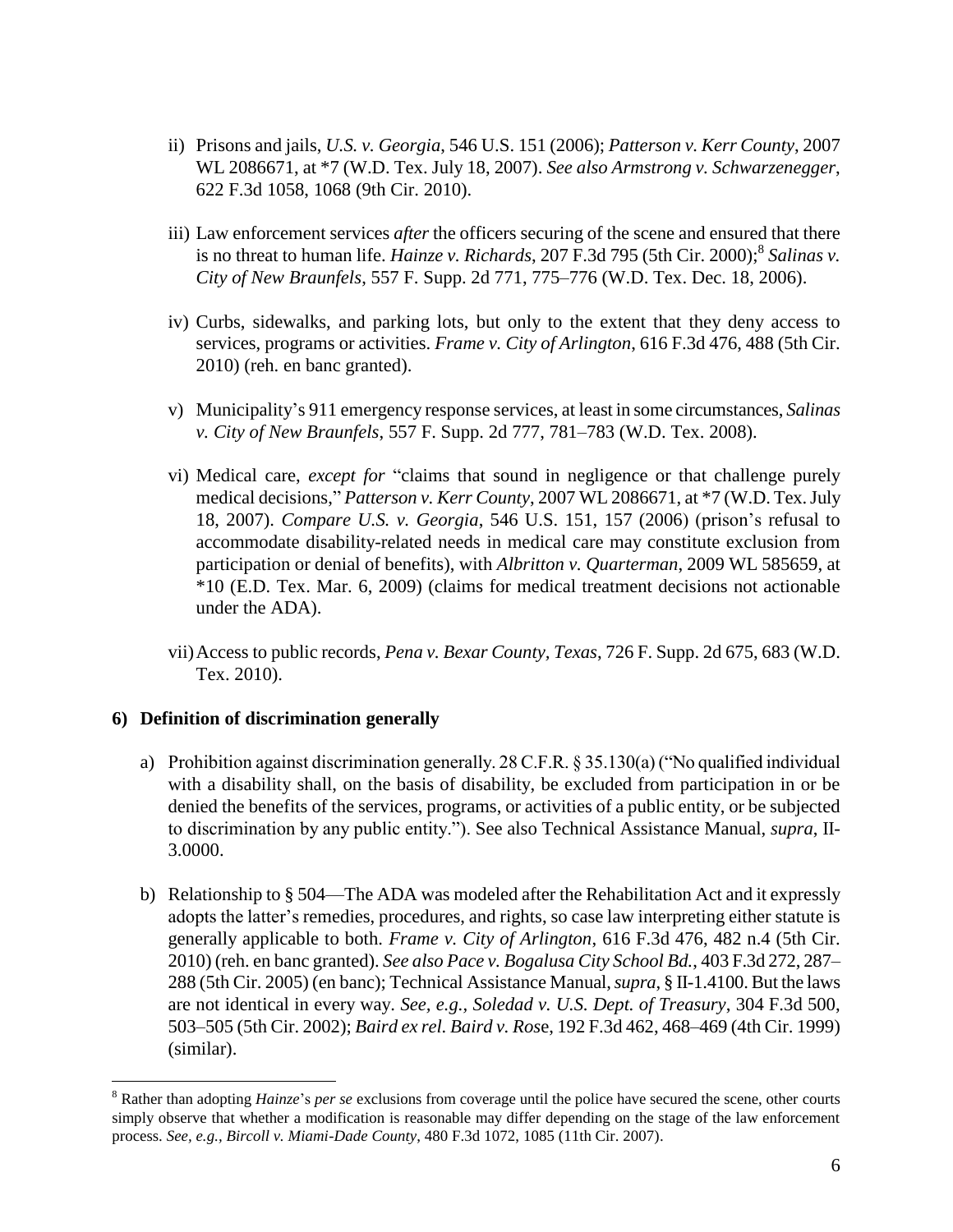c) Denial of meaningful access is as actionable as outright exclusion. See § 5(b) above.

# **7) Specific prohibitions**

- a) No discrimination against a class of disabilities, or based on severity of disability. 28 C.F.R. § 35.130(b)(1)(iv) ; 28 C.F.R. § 35.130(b)(8); 28 C.F.R. § 35.130(c). *See, e.g., Messier v. Southbury Training School*, 562 F. Supp. 2d 294, 322–323 (D. Conn. 2008); *Hahn ex rel. Barta v. Linn County*, 130 F. Supp. 2d 1036, 1050 (N.D. Iowa 2001) (and cases cited).
- b) No discrimination in "siting" decisions. 28 C.F.R. § 35.130(b)(4). ). *See California ex rel. Lockyer v. County of Santa Cruz*, 2006 WL 3086706, at \*4 (N.D. Cal. Oct. 30, 2006) ("The defendants cannot purposefully select pre-1992 buildings for polling places to avoid the ADAAG; such would run afoul of 28 C.F.R.  $\S$  35.130(b)(4)(i)'s prohibition on making selections in a manner that has a discriminatory effect. Generally, § 35.130(b)(4)(i) would seem to impose on defendants a duty to select the best available sites for polling."); *National Organization on Disability v. Tartaglione*, 2001 WL 1231717, at \*7 (E.D. Pa. Oct. 11, 2001) ("selection of inaccessible polling places  $\ldots$  can have the effect of depriving mobility impaired voters of the benefit of voting in their neighborhood polling places in the same manner as non-disabled voters").
- c) No surcharges. 28 C.F.R. § 35.130(f); Technical Assistance Manual, *supra*, II-3.5400. *See Klingler v. Director*, 433 F.3d 1078 (8th Cir. 2006) (charging fee for disability parking hangtags violates ADA).<sup>9</sup>
- d) No discrimination directly or through contractors. 28 C.F.R. § 35.130(b)(1) and (b)(3). *See also Armstrong v. Schwarzenegger*, 622 F.3d 1058, 1066–1067 (9th Cir. 2010) (upholding validity of Title II regulations barring discrimination "directly, or through contractual, licensing, or other arrangements".
	- i) Governmental programs are covered even if they are carried out by contractors, *Henrietta D. v. Bloomberg*, 331 F.3d 261, 286 (2d Cir. 2003), and Title II obligations cannot be contracted away. *Armstrong v. Schwarzenegger*, 261 F.R.D. 173, 176 (N.D. Cal. 2009).
	- ii) For example, a State is obligated to ensure that the services, programs, and activities of a state park inn operated under contract by a private entity comply with Title II requirements. *Henrietta D.*, *supra*, 331 F.3d at 286, *citing* 28 C.F.R. Part 35 App. A, § 35.102.
	- iii) Title II therefore imposessupervisory liability on public entities. *Henrietta D.*, *supra*, 331 F.3d at 286–287.

<sup>9</sup> Note that the state may have immunity from certain Title II surcharge claims, *Klingler v. Director*, 455 F.3d 888 (8th Cir. 2006), but such immunity may be waived in whole or in part by removing a case to federal court. *See Meyers ex rel. Benzing v. Texas*, 410 F.3d 236 (5th Cir. 2005).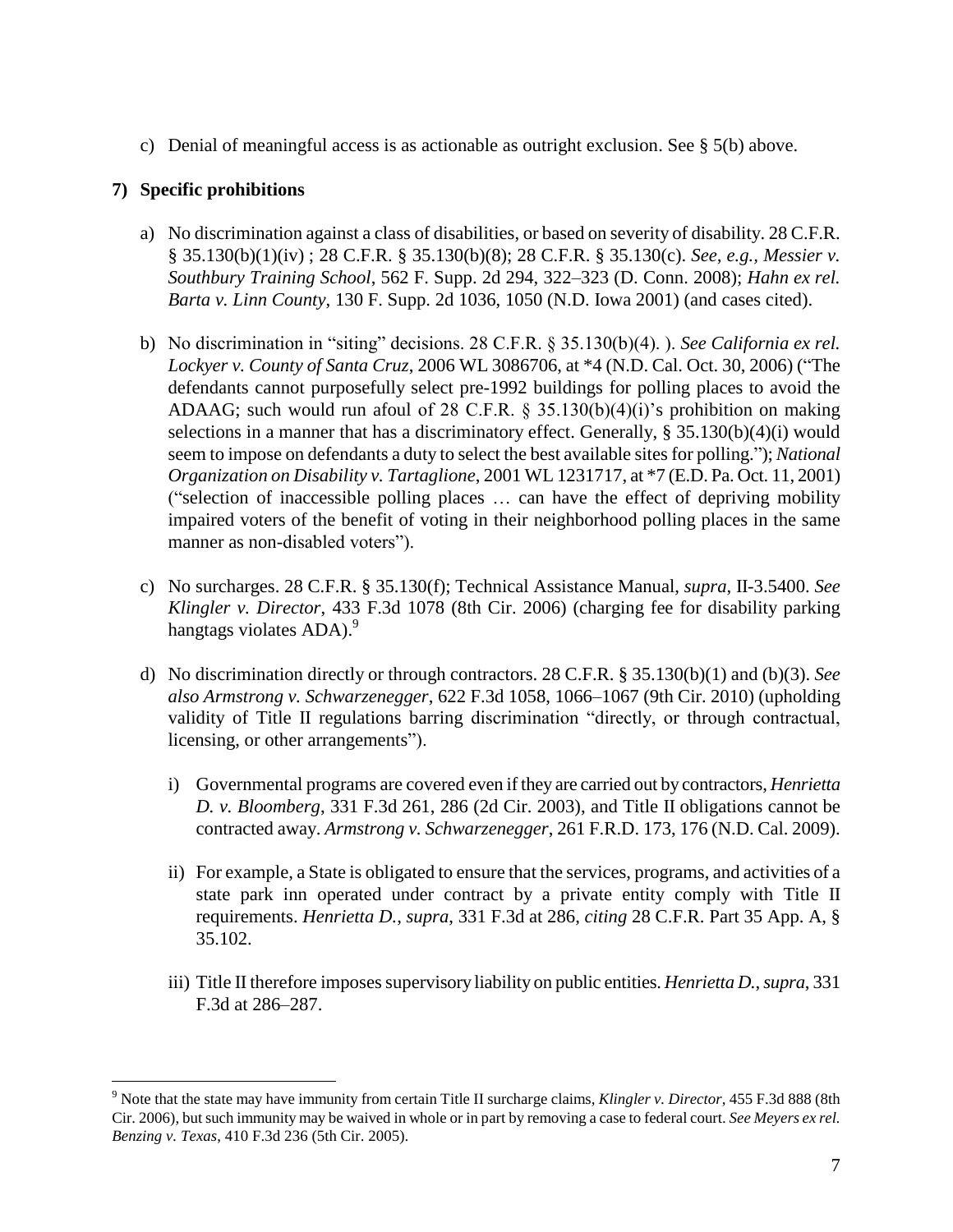- iv) A public entity does not satisfy its obligations simply by requiring ADA compliance in its contracts; it must also "ensure that the private entity complies with the contract." *James v. Peter Pan Transit Management, Inc*., 1999 WL 735173, at \*9 (E.D.N.C. Jan. 20, 1999).
- e) No discrimination in licensing or certification programs. 28 C.F.R. § 35.130(b)(6); Technical Assistance Manual, *supra*, II-3.7200.
	- i) A public entity does not have to lower or eliminate licensing standards that are essential to the licensed activity, but what is "essential" depends on the facts. 28 C.F.R. Part 35 App. A, § 35.130(b)(6); Technical Assistance Manual, *supra*, § II-3.7200.
	- ii) A public entity may not establish requirements for the programs or activities of licensees that would result in discrimination. *Id*.
	- iii) A public entity must provide auxiliary aids for applicants with disabilities, and administer the examinations in accessible locations. Technical Assistance Manual, *supra*, § II-3.7200.
	- iv) Note that although licensing standards are covered by Title II, the licensee's activities themselves are not covered. 28 C.F.R. Part 35 App. A, § 35.130(b)(6); Technical Assistance Manual, *supra*, § § II-3.7200. Thus, public entities may be liable for discrimination by their contractors who are carrying out governmental functions (as set out in § 7(d) above), but they are not liable for discrimination by mere licensees who are carrying out their own, private activities. *See, e.g., Reeves v. Queen City Transp*., 10 F. Supp. 2d 1181, 1186–1188 (D. Colo. 1998).

Examinations. The guidance issued with the latest amendments to the Title II regulations clarify that the Title III provisions regarding examinations and courses also apply to Title II entities that offer them. See 75 Fed. Reg. 56164, 56236 (Sept. 15, 2010). *See also Simmang v. Texas Bd. of Law Examiners*, 346 F. Supp. 2d 874, 884 n.8 (W.D. Tex. 2004).

- f) No discrimination against "an individual or entity because of the known disability of an individual with whom the individual or entity is known to have a relationship or association." 28 C.F.R. § 35.130(g); Technical Assistance Manual, *supra*, II-3.9000. *See A Helping Hand, LLC v. Baltimore County*, 515 F.3d 356 (4th Cir. 2008) (based on its association with addicted persons it served, methadone clinic could bring ADA claim for injuries from zoning decisions); *Doe v. County of Centre*, 242 F.3d 437 (3d Cir. 2001) (adoptive parents of child with HIV could sue to challenge policy restricting foster placements in households that include person with HIV).
- g) Prohibits certain disparate impact discrimination. 28 C.F.R. § 35.130(b)(3)(i) and (b)(8); *Tennessee v. Lane*, 541 U.S. 509, 549 (2004) (Rehnquist, C.J., dissenting); *Hunsaker v. Contra Costa County*, 149 F.3d 1041 (9th Cir. 1998) (disparate impact claims require showing that meaningful access was denied); *Ability Center of Greater Toledo v. City of Sandusky*, 181 F. Supp. 2d 797 (N.D. Ohio 2001); *Smith-Berch, Inc. v. Baltimore County,*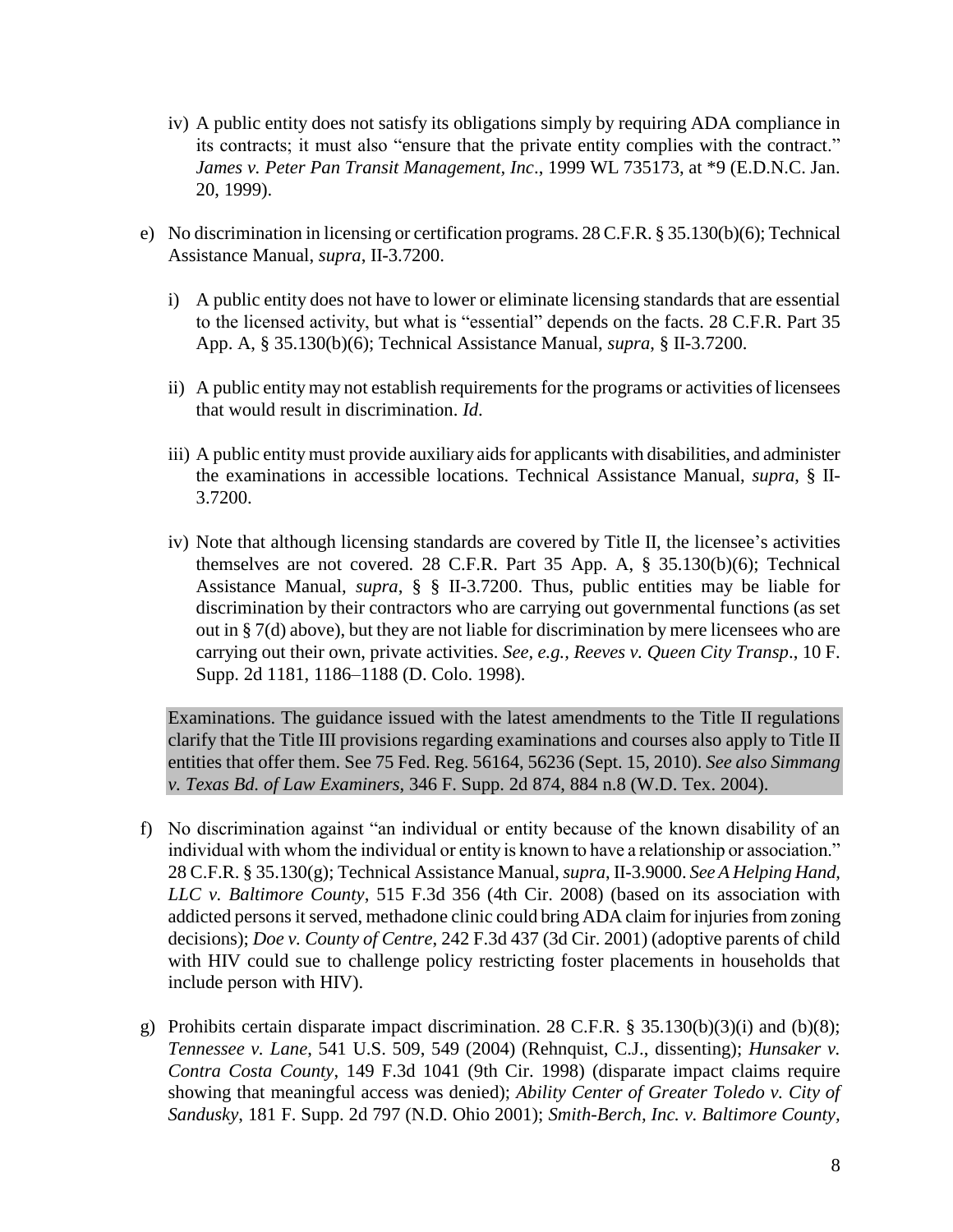*Md*., 68 F. Supp. 2d 602 (D. Md. 1999). *See also Alexander v. Choate*, 469 U.S. 287 (1985) (decided under § 504).

- h) Retaliation.
	- i) The ADA outlaws retaliating against one who has opposed unlawful practice or made a charge, testified, assisted, or participated in any manner in an investigation, proceeding, or hearing under this chapter. 42 U.S.C. § 12203(a); 28 C.F.R. § 35.134(a); Technical Assistance Manual, *supra*, II-3.11000.
	- ii) It is also unlawful to coerce, intimidate, threaten, or interfere with any individual in the exercise or enjoyment of, or on account of his or her having exercised or enjoyed, or on account of his or her having aided or encouraged any other individual in the exercise or enjoyment of, any right granted or protected by the ADA. 42 U.S.C. § 12203(b); 28 C.F.R. § 35.134(b); Technical Assistance Manual, *supra*, II-3.11000.
	- iii) The elements of a retaliation claim are: plaintiff engaged in statutorily protected expression; suffered an adverse action; and the adverse action was causally related to the protected activity. *Shotz v. City of Plantation, Fla*., 344 F.3d 1161, 1180 (11th Cir. 2003). Not every unkind act is sufficiently adverse; the inquiry outside the employment context is whether a reasonable person in his position would view the action as adverse. *Id*. at 1181. *Compare Burlington Northern and Santa Fe Ry. Co. v. White*, 548 U.S. 53, 68 (2006) (holding that in employment context plaintiff must show that reasonable employee would have found the challenged action "well might have dissuaded a reasonable worker from making or supporting" the protected conduct) (internal quotes omitted)
	- iv) The normal Title II remedies apply to a retaliation claim based on Title II conduct. 42 U.S.C. § 12203(c).
	- v) Some courts have held that there is individual liability in Title II retaliation cases. *See Datto v. Harrison*, 664 F. Supp. 2d 472, 489–492 (E.D. Pa. 2009) (collecting authorities and finding individuals may be held liable).

### **8) Modification of policies**

- a) Public entities must make reasonable modifications of policies, practices, and procedures if necessary to avoid discrimination. 28 C.F.R. § 35.130(b)(7); Technical Assistance Manual, *supra*, II-3.6000; *Bennett-Nelson v. Louisiana Bd. of Regents*, 431 F.3d 448, 454 n.11 (5th Cir. 2005); *Pena v. Bexar County, Texas*, 726 F. Supp. 2d 675, 683 (W.D. Tex. 2010); *Coker v. Dallas County Jail*, 2009 WL 1953038, at \*17 (N.D. Tex. Feb. 25, 2009); *Patterson v. Kerr County*, 2007 WL 2086671, at \*7 (W.D. Tex. July 18, 2007); *Dees v. Austin Travis County Mental Health and Mental Retardation*, 860 F. Supp. 1186, 1190 (W.D. Tex. 1994). *See also Tennessee v. Lane*, 541 U.S. 509, 536 (2004) (J. Ginsburg, concurring).
- b) Title II's modification requirement is equivalent the ADA's accommodation obligation used in other contexts. *See Tennessee v. Lane*, 541 U.S. 509, 531–532 (2004); *Bennett-Nelson v.*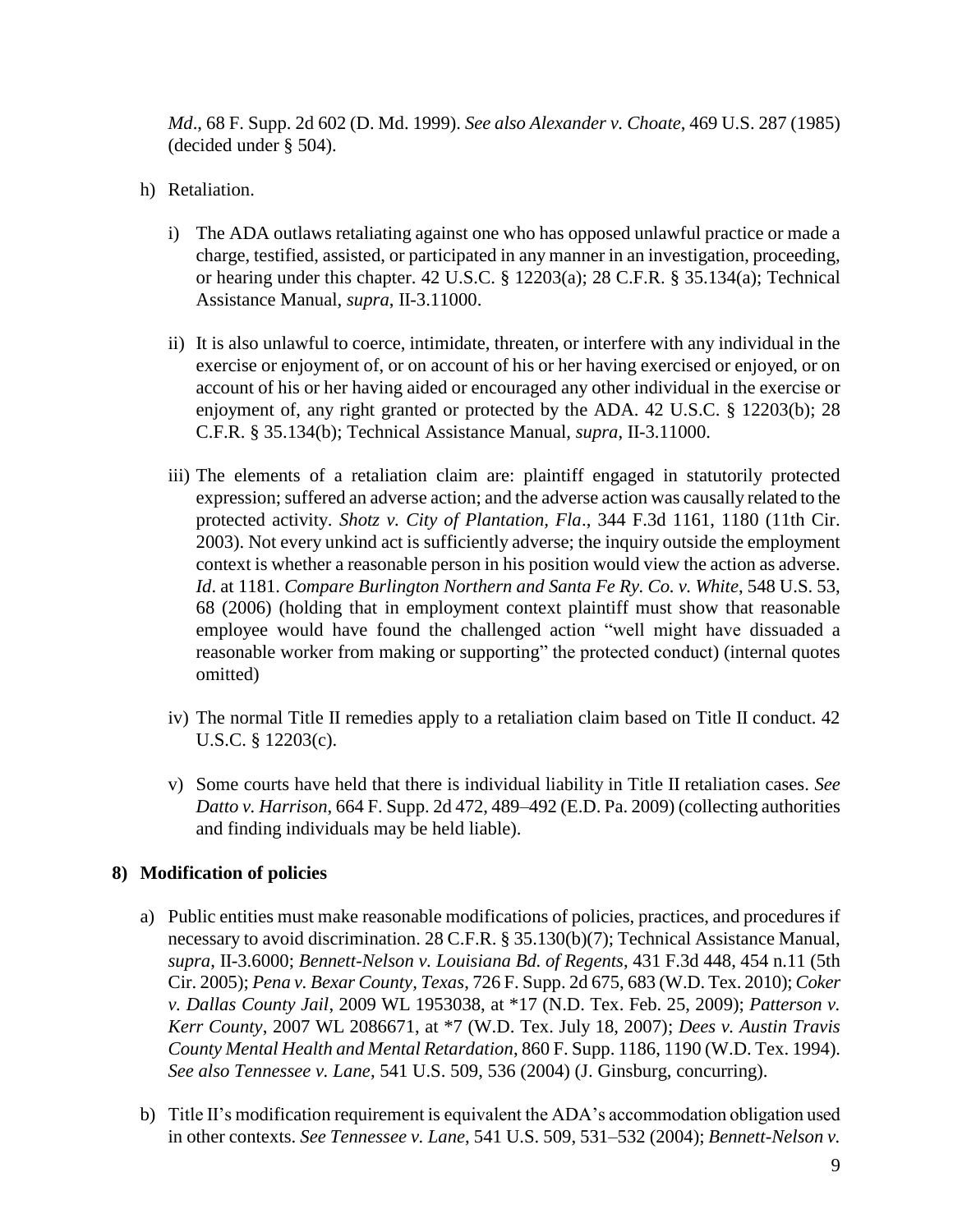*Louisiana Bd. of Regents*, 431 F.3d 448, 454 (5th Cir. 2005) (describing Title II's modification requirement as an accommodation obligation); *Reickenbacker v. Foster*, 274 F.3d 974, 983 (5th Cir. 2001) (similar); *Patterson v. Kerr County*, 2007 WL 2086671, at \*7 (W.D. Tex. July 18, 2007); *McCoy v. Texas Dept. of Criminal Justice*, 2006 WL 2331055, at \*7 (S.D. Tex. Aug. 9, 2006). Many courts therefore track the reasonable accommodation analysis used in employment cases. *See, e.g., Henrietta D. v. Bloomberg*, 331 F.3d 261 (2d Cir. 2003). *See also Vinson v. Thomas*, 288 F.3d 1145, 1154 (9th Cir. 2002) (§ 504 case adopting the case-by-case nature of the accommodation analysis, as well as the duty to engage in an interactive process).

- c) The plaintiff normally has the burden of requesting an accommodation unless the disability and need for accommodation are known or obvious. *Id*. at \*8; *McCoy v. Texas Dept. of Criminal Justice*, 2006 WL 2331055, at \*7–8 (S.D. Tex. Aug. 9, 2006) (finding sufficient evidence that defendant knew of need, and also that sufficient request was made).
- d) Whether an accommodation is reasonable requires a balancing of all the relevant facts, and as such, the reasonableness of an accommodation is generally a question of fact inappropriate for resolution on summary judgment. *McCoy v. Texas Dept. of Criminal Justice*, 2006 WL 2331055, at \*9 (S.D. Tex. Aug. 9, 2006). *See also Coker v. Dallas County Jail*, 2009 WL 1953038, at \*19 (N.D. Tex. Feb. 25, 2009) (fact issue whether failure to return plaintiff's wheelchair excluded him from participating in, or denied him the benefits of, services, programs or activities at the jail); *Patterson v. Kerr County*, 2007 WL 2086671, at \*8 (W.D. Tex. July 18, 2007) (fact issues whether assigning inmates with epilepsy to lower bunks was a reasonable accommodation, and whether this was necessary to avoid depriving them of safe sleeping facilities).
- e) The plaintiff has the burden of showing that the modification was reasonable and necessary. *Patterson v. Kerr County*, 2007 WL 2086671, at \*7 (W.D. Tex. July 18, 2007). *See also Pena v. Bexar County, Texas*, 726 F. Supp. 2d 675, 685–686 (W.D. Tex. 2010) (citing the 5th Circuit's apportioning of burdens in Title III context).
- f) The defendant can defend by showing that the modification would constitute a fundamental alteration, or undue hardship, 28 C.F.R. § 35.130(b)(7); *Tennessee v. Lane*, 541 U.S. 509, 532 (2004), but this is an affirmative defense on which the defendant has the burden of proof. *Reickenbacker v. Foster*, 274 F.3d 974, 983 (5th Cir. 2001); *Greer v. Richardson Independent School Dist*., 2010 WL 3025530, at \*4 (N.D. Tex. Aug. 2, 2010); *Patterson v. Kerr County*, 2007 WL 2086671, at \*7 (W.D. Tex. July 18, 2007); *Dees v. Austin Travis County Mental Health and Mental Retardation*, 860 F. Supp. 1186 (W.D. Tex. 1994) (finding insufficient evidence to establish such a defense). *See also Pena v. Bexar County, Texas*, 726 F. Supp. 2d 675, 686 (W.D. Tex. 2010); Although budgetary constraints are relevant, they alone are insufficient to show that an accommodation is unreasonable or would constitute a fundamental alteration. *Patterson v. Kerr County*, 2007 WL 2086671, at \*8, n.105 (W.D. Tex. July 18, 2007).
- g) Note that the Fifth Circuit has held that the modification obligation does not apply to paratransit systems, *Melton v. Dallas Area Rapid Transit*, 391 F.3d 669 (5th Cir. 2004), but subsequent DOT guidance may undercut this precedent.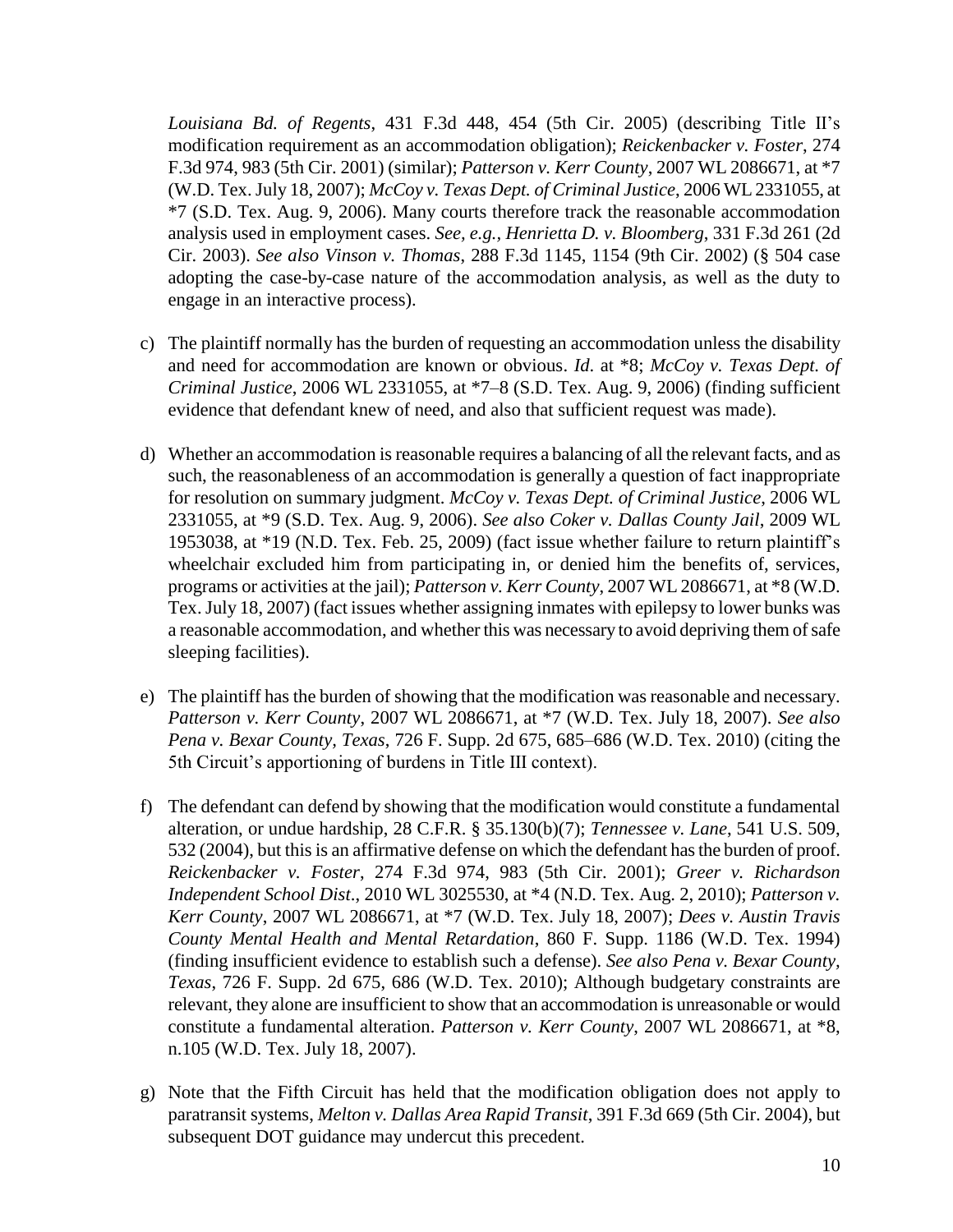- h) Liability for the failure to modify policies does not depend on intent. *Bennett-Nelson v. Louisiana Bd. of Regents*, 431 F.3d 448, 455 (5th Cir. 2005) ("T]he existence of a violation depends on whether … the demanded accommodation is in fact reasonable and therefore required. If the accommodation is required the defendants are liable simply by denying it."); *Pena v. Bexar County, Texas, 726 F. Supp. 2d 675, 685 (W.D. Tex. 2010) ("When a public* entity defendant fails to meet its affirmative obligation to make reasonable accommodations, the cause of that failure is irrelevant.‖); *Coker v. Dallas County Jail*, 2009 WL 1953038, at \*17 (N.D. Tex. Feb. 25, 2009) ("Because public entities must make modifications that are necessary to avoid discrimination on the basis of disability, liability does not depend on evidence of purposeful discrimination. A plaintiff simply must show that "but for" his disability, he would not have been deprived of the services or benefits he desired."); *Patterson v. Kerr County*, 2007 WL 2086671, at \*7 (W.D. Tex. July 18, 2007).
- i) With regard to community integration claims, see *Olmstead v. L. C. by Zimring*, 527 U.S. 581, 591 (1999).
- j) Personal devices and services—Title II does not require a public entity to provide to individuals with disabilities personal devices (e.g., wheelchairs; individually prescribed devices like prescription eyeglasses or hearing aids, readers for personal use or study, or services of a personal nature including assistance in eating, toileting, or dressing)
	- i) The exact meaning of "personal devices and services" is somewhat unclear. *AP ex rel. Peterson v. Anoka-Hennepin Independent School Dist. No. 11*, 538 F. Supp. 2d 1125, 1152 (D. Minn. 2008) (holding that the term does not include request that school staff be trained and authorized to administer glucagon injection in the event student had a diabetes emergency, and thus school may have obligation to provide that).
	- ii) Note that the loan of receiver as part of an assistive listening system may still be required. 28 C.F.R. § 35.135.
	- iii) Note, too, that the obligation to modify policies may "trump" this limitation in the jail or prison context because inmates may have no way to bring in their own personal devices. *Purcell v. Pennsylvania Dept. of Corrections*, 1998 WL 10236, at 8–9 (E.D. Pa. Jan. 9, 1998). But outside that context, see *Blatch ex rel. Clay v. Hernandez*, 360 F. Supp. 2d 595, 629 (S.D.N.Y. 2005) (§ 35.135 is a limitation on all of the requirements of the regulation and applies to, for example, policy modifications).

#### **9) Provide "effective communication"**

- a) A public entity shall take appropriate steps to ensure that communications with applicants, participants, and members of the public with disabilities are as effective as communications with others. 28 C.F.R. § 35.160(a); Technical Assistance Manual, *supra*, II-7.1000; *Salinas v. City of New Braunfels*, 557 F. Supp. 2d 777, 782 and n.19 (W.D. Tex. 2008).
- b) The "effective communication" obligation includes a requirement to furnish appropriate auxiliary aids and services if necessary to afford an individual with a disability an equal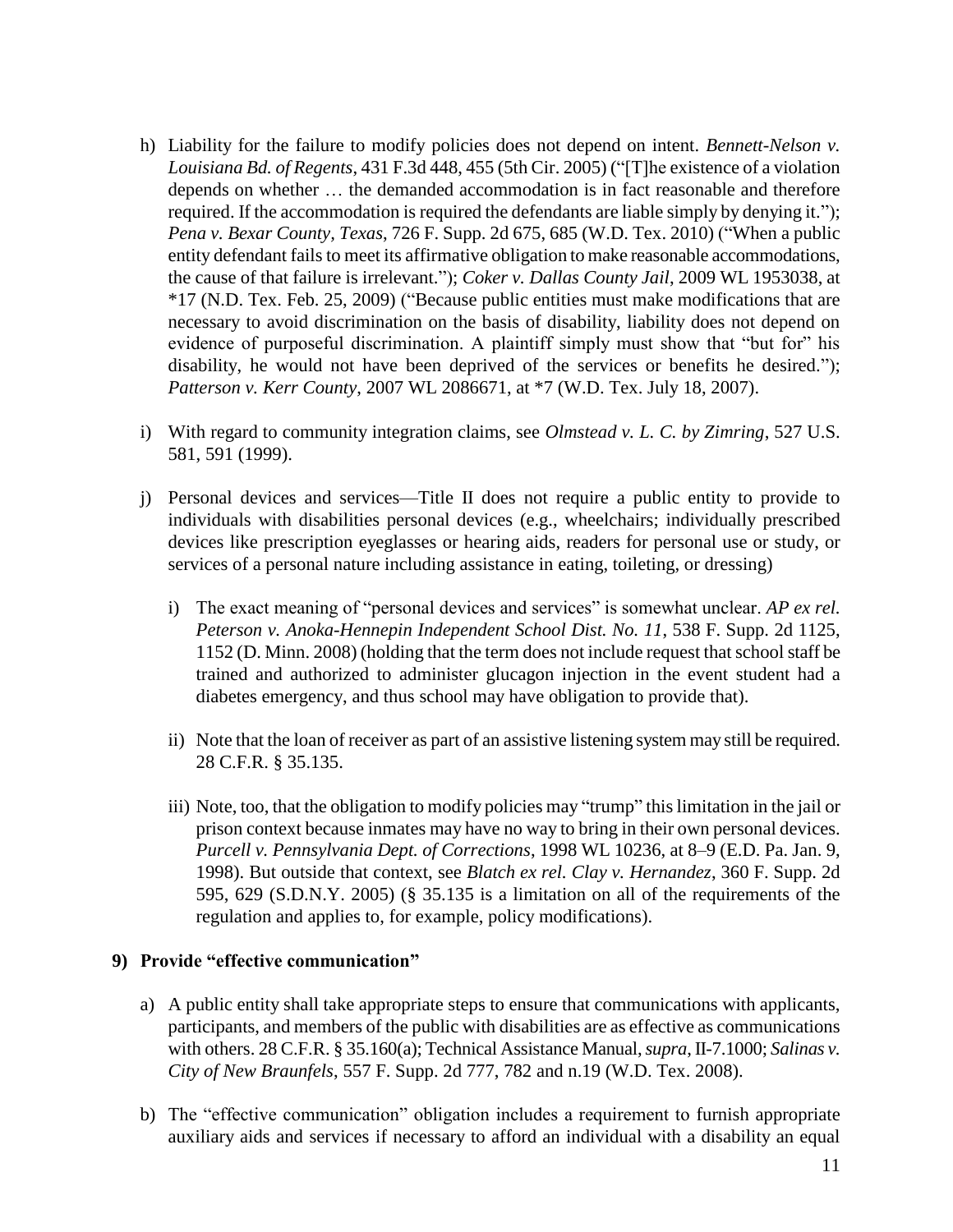opportunity to participate in, and enjoy the benefits of, a service, program, or activity conducted by a public entity. 28 C.F.R. § 35.160(b)(1); *Salinas v. City of New Braunfels*, 557 F. Supp. 2d 777, 782 and n.20 (W.D. Tex. 2008).

- c) Auxiliary aids and services include qualified interpreters, notetakers, transcription services, written materials, telephone handset amplifiers, assistive listening devices, assistive listening systems, telephones compatible with hearing aids, closed caption decoders, open and closed captioning, telecommunications devices for deaf persons (TDDs), videotext displays, or other effective methods of making aurally delivered materials available to individuals with hearing impairments. 28 C.F.R. § 35.104. *See also Salinas v. City of New Braunfels*, 557 F. Supp. 2d 777, 782 and n.21 (W.D. Tex. 2008) (holding that the term includes sign-language interpreters).
	- i) Sign language interpreters. *See* Technical Assistance Manual, *supra*, II-7.1200.
		- (1) A qualified interpreter means one who is able to interpret effectively, accurately, and impartially both receptively and expressively, using any necessary specialized vocabulary. 28 C.F.R. § 35.104.
		- (2) Note that regardless of skill level, in certain circumstances a family member or friend may not be qualified to render the necessary interpretation because of factors such as emotional or personal involvement, or considerations of confidentiality, that may adversely affect the ability to interpret "effectively, accurately, and impartially." 28 C.F.R. Part 35 App. A, § 35.104.
		- (3) The definition of "qualified interpreter" in this rule does not invalidate or limit standards for interpreting services of any State or local law that are equal to or more stringent than those imposed by this definition. For instance, the definition would not supersede any requirement of State law for use of a certified interpreter in court proceedings. 28 C.F.R. Part 35 App. A, § 35.104.<sup>10</sup>
		- (4) Although in some circumstances written notes may be sufficient to permit effective communication, in many circumstances they may not be. For example, a qualified interpreter may be necessary when the information being communicated is complex, or is exchanged for a lengthy period of time. Factors to consider include the context in which the communication is taking place, the number of people involved, and the importance of the communication. 28 C.F.R. Part 35 App. A, § 35.160.

 $10$  For example, Texas law expressly requires interpreters for parties, witnesses and jurors in civil trial or depositions, Tex. Civ. Prac. & Rem. Code § 21.002(a); for a child, parent/guardian, or witness in juvenile justice proceedings, Tex. Fam. Code § 51.17(e); for parents or guardians of children in certain residential-care facilities, Tex. Gov. Code § 531.164(d)(3); and for defendants or witnesses in criminal or competency proceedings, Tex. Code Crim. Proc. § 38.31. State law also specifies the certification level for interpreters used in criminal and juvenile proceedings. Tex. Fam. Code § 51.17(e); Tex. Code Crim. Proc. § 38.31.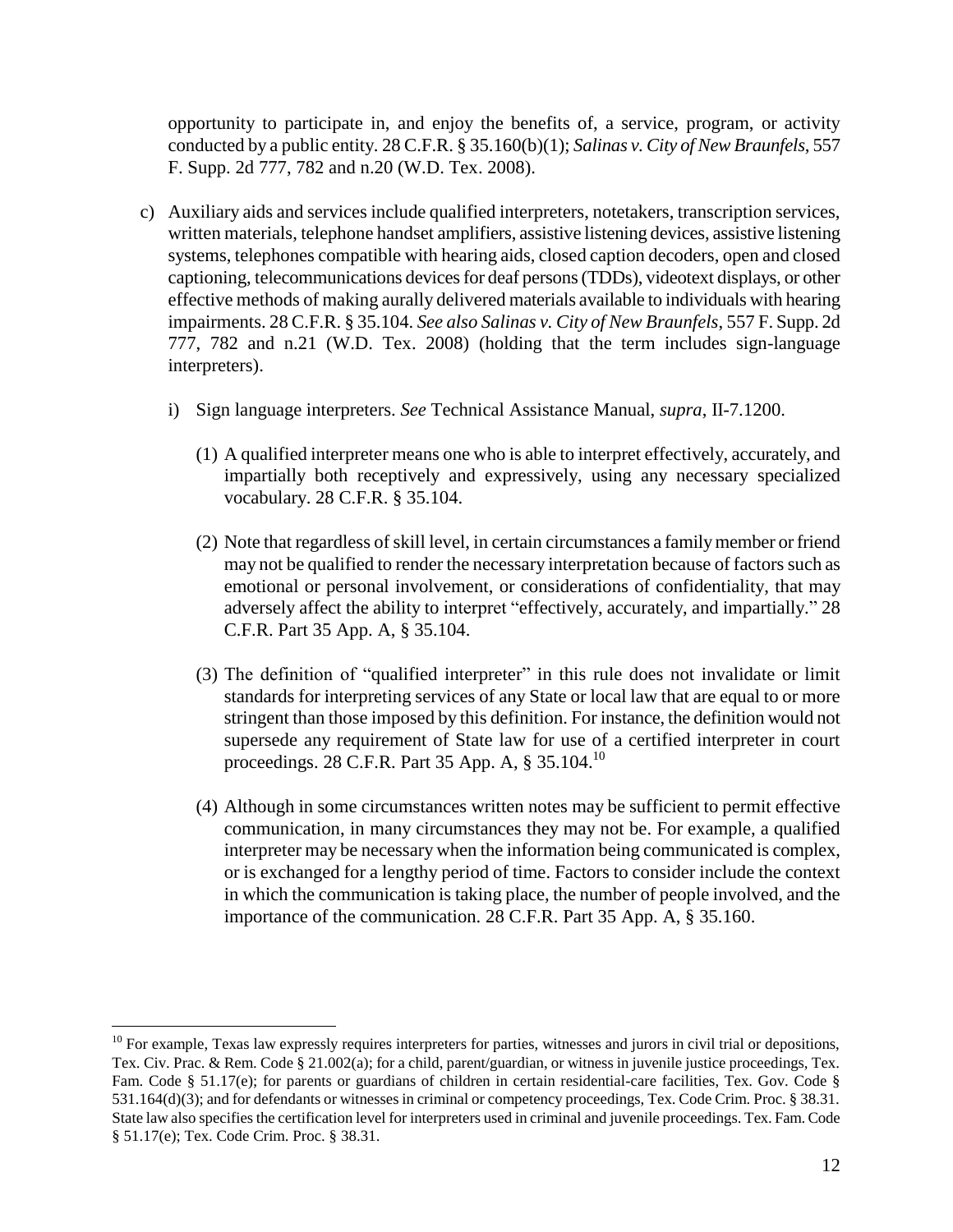- ii) Qualified readers, taped texts, audio recordings, Brailled materials, large print materials, or other effective methods of making visually delivered materials available to individuals with visual impairments.
	- (1) Auxiliary aids and services may also include reading devices or readers, which should be provided when necessary for equal participation and opportunity to benefit from any governmental service, program, or activity,
	- (2) Such aids may be required, for example, for reviewing public documents, examining demonstrative evidence, and filling out voter registration forms or forms needed to receive public benefits. 28 C.F.R. Part 35 App. A, § 35.160.
- d) In determining what type of auxiliary aid and service is necessary, a public entity shall give primary consideration to the requests of the individual with disabilities. 28 C.F.R. § 35.160(b)((2); Technical Assistance Manual, *supra*, II-7.1100.
- e) Due to the broad, encompassing language found in the ADA, the term "effective" lends itself to a fact-intensive inquiry, making determination difficult on summary judgment. *Salinas v. City of New Braunfels*, 557 F. Supp. 2d 777, 783 (W.D. Tex. 2008). Quality bilateral communication is often necessary. *Id*., 557 F. Supp. 2d at 785. Also, shifting and contradictory grounds as to why the defendant failed to seek an interpreter may undercut a showing that communications were effective. *Id*. at 786.
- f) TDD—Where a public entity communicates by telephone with applicants and beneficiaries, TDDs or equally effective telecommunication systems shall be used to communicate with individuals with impaired hearing or speech. 28 C.F.R. § 35.161; Technical Assistance Manual, *supra*, II-7.2000.
- g) 911—Telephone emergency services, including 911 services, shall provide direct access to individuals who use TDDs and computer modems. 28 C.F.R. § 35.162; Technical Assistance Manual, *supra*, II-7.3000.
- h) Information and signage—A public entity shall ensure that interested persons (including persons with impaired vision or hearing) can obtain information as to the existence and location of accessible services, activities, and facilities; and shall provide signage at all inaccessible entrances to each of its facilities directing users to an accessible entrance or to a location at which they can obtain information about accessible facilities. The international symbol for accessibility shall be used at each accessible entrance of a facility. 28 C.F.R. § 35.163.

Effective 3/15/2011 the latest amendments to the Title II regulations clarify certain provisions regarding phone service, readers, and interpreters; list additional auxiliary aids and services, including video remote interpreting (VRI) and screen-reader software; and establish performance and training standards for VRI. See 28 C.F.R. §§ 35.104, 35.160 and 35.161, as amended, 75 Fed. Reg. 56164, 56177, 56183–56184 (Sept. 15, 2010).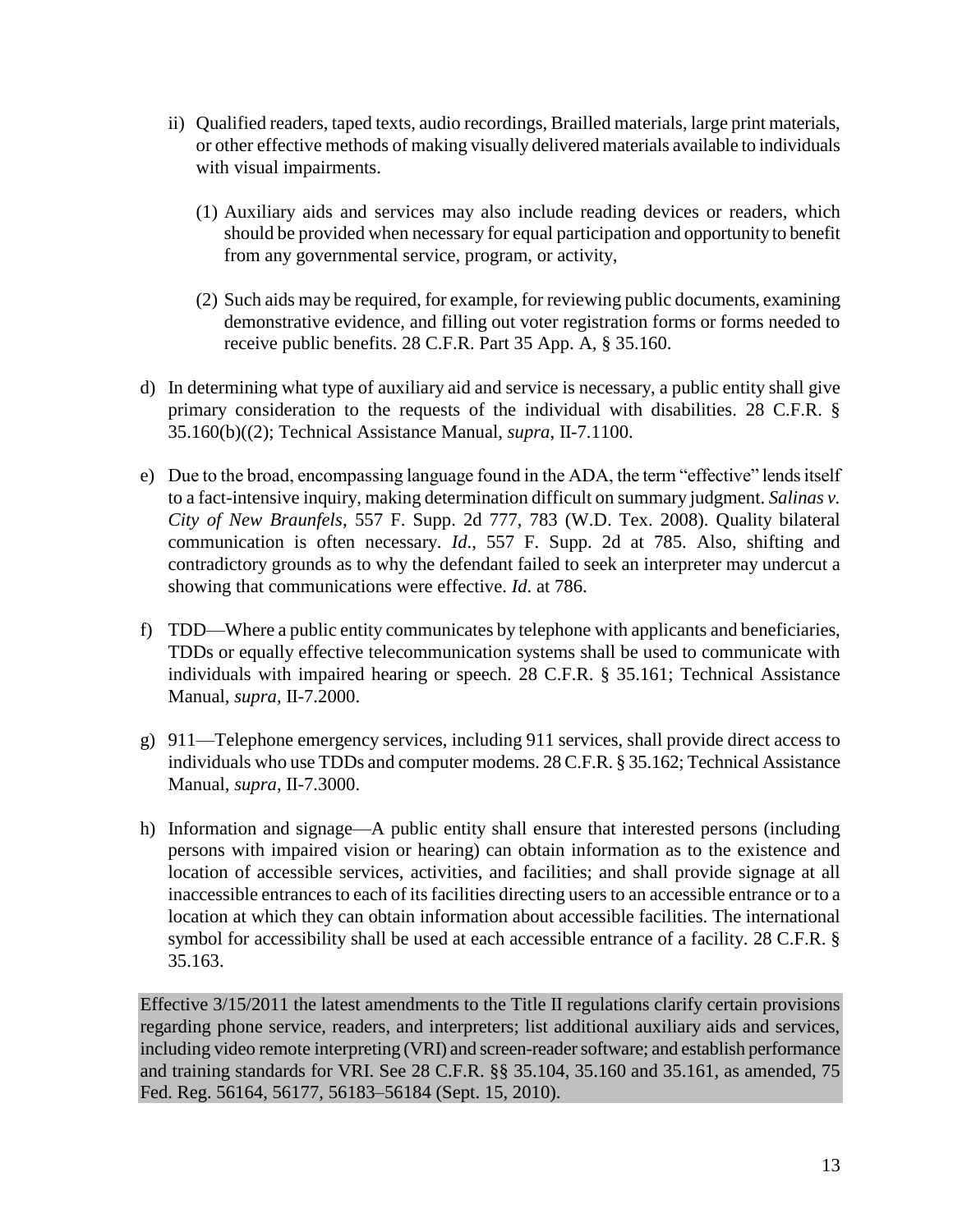### **10)Integrated settings**

- a) Public entities must provide "services, programs, and activities in the most integrated setting appropriate to the needs of qualified individuals with disabilities."  $28$  C.F.R. § 35.130(d). This is the so-called "integration mandate." *See Olmstead v. L. C. by Zimring*, 527 U.S. 581, 591 (1999) ("Unjustified isolation, we hold, is properly regarded as discrimination based on disability.‖); *Knowles v. Horn*, 2010 WL 517591, at \*4 (N.D. Tex. Feb. 10, 2010).
- b) Public entities may not "[p]rovide different or separate aids, benefits, or services to individuals with disabilities or to any class of individuals with disabilities than is provided to others unless such action is necessary to provide qualified individuals with disabilities with aids, benefits, or services that are as effective as those provided to others. 28 C.F.R. § 35.130(b)(1)(iv).
- c) Public entities "may not deny a qualified individual with a disability the opportunity to participate in services, programs, or activities that are not separate or different, despite the existence of permissibly separate or different programs or activities." 28 C.F.R. § 35.130(b)(2). *See also Dees v. Austin Travis County Mental Health and Mental Retardation*, 860 F. Supp. 1186, 1193 (W.D. Tex. 1994).
- d) *See also* Technical Assistance Manual, *supra*, II-3.4000.

### **11) Other affirmative obligations**

- a) Self-evaluations. *See* Technical Assistance Manual, *supra*, II-8.2000; *Hainze v. Richards*, 207 F.3d 795, 802 (5th Cir. 2000).
	- i) Each public entity was required, by January 26, 1993, to evaluate its current services, policies, and practices, and the effects thereof, for ADA compliance (unless already addressed as part of a § 504 self-evaluation), and begin making necessary changes. 28 C.F.R. § 35.105(a) and (d).
	- ii) Those public entities with 50 or more employees were also required to maintain certain public information about the evaluation for at least three years following its completion. 28 C.F.R. § 35.105(c).
	- iii) Some courts have held that the self-evaluation and transition plan regulations are not privately enforceable, *e.g., Iverson v. City of Boston*, 452 F.3d 94 (1st Cir. 2006); *Skaff v. City of Corte Madera*. 2009 WL 2058242 (N.D. Cal. July 13, 2009), but there is contrary authority. *Chaffin v. Kansas State Fair Bd*., 348 F.3d 850 (10th Cir. 2003). Regardless of the outcome on that question, the lack of such a plan may still have evidentiary weight. *See Pierce v. County of Orange*, 526 F.3d 1190, 1223 (9th Cir. 2008) (trial court should not assume that injunctive relief is unnecessary, taking it "on faith" that county would move toward full compliance, in light of the fact that its transition plan was untimely and incomplete); *Huezo v. Los Angeles Community College Dist*., 672 F. Supp. 2d 1045, 1054 (C.D. Cal. 2008).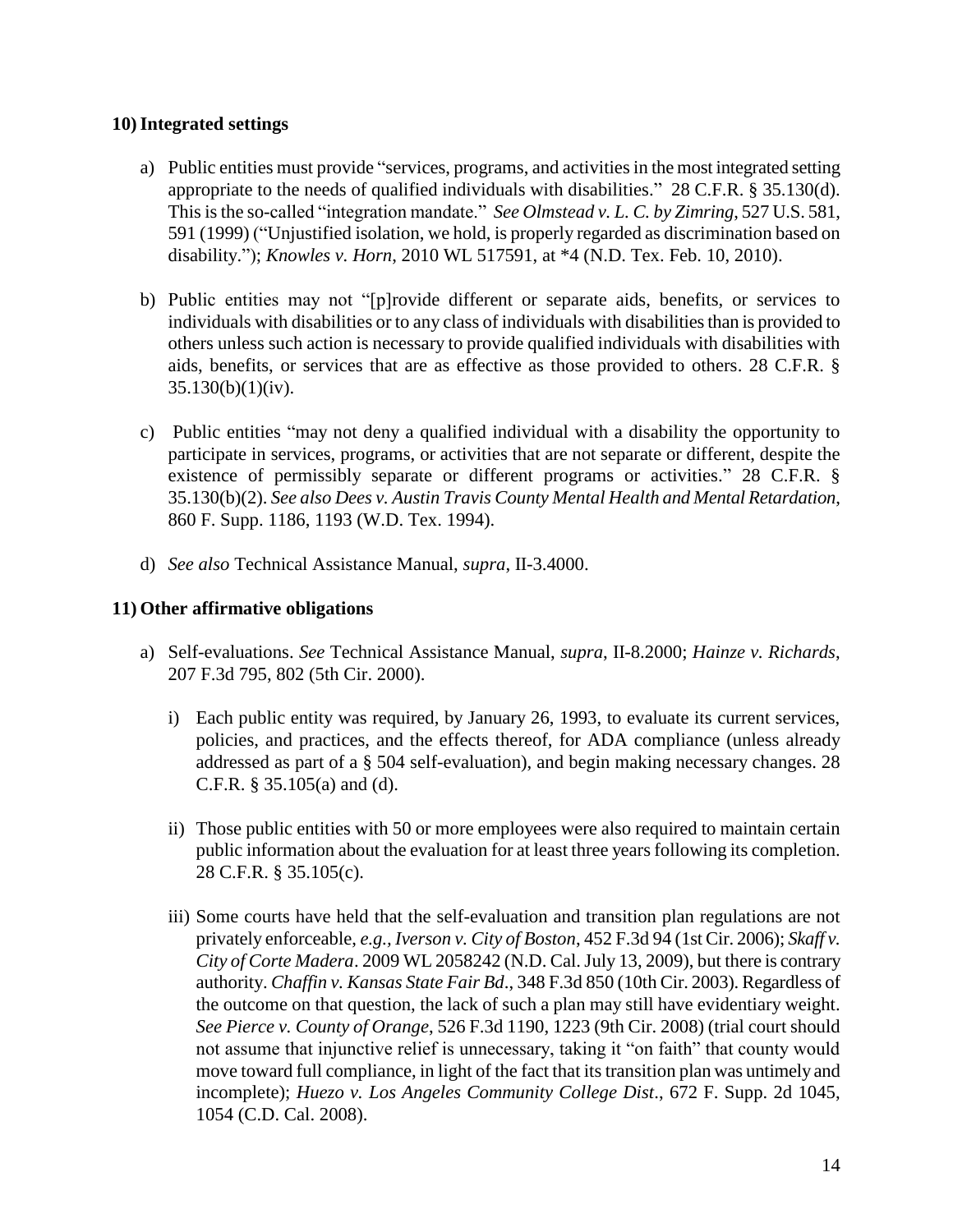- b) ADA coordinator, notice, and grievance procedures
	- i) Notice requirements—a public entity shall make available to applicants, participants, beneficiaries, and other interested persons information about their Title II rights and the ADA's application to the services, programs, or activities of the public entity. 28 C.F.R. § 35.106; Technical Assistance Manual, *supra*, II-8.4000.
	- ii) ADA Coordinator—a public entity that employs 50 or more persons shall designate at least one ADA coordinator to ensure its ADA responsibilities are carried out, and to investigate ADA complaints; the name, address, and phone number must be public. 28 C.F.R. § 35.107(a); Technical Assistance Manual, *supra*, II-8.5000.
	- iii) Grievance procedures—a public entity that employs 50 or more persons shall adopt and publish grievance procedures providing for prompt and equitable resolution of complaints alleging any action that would be prohibited by Title II. 28 C.F.R. § 35.107(b); Technical Assistance Manual, *supra*, II-8.5000.

### **12) Employment provisions of Title II**

- a) The Title II regulations cover claims of employment discrimination. 28 C.F.R. § 35.140. *See also* Technical Assistance Manual, *supra*, II-4.0000.
- b) But the courts are divided on whether employment-discrimination claims can be brought under Title II, or must be brought under Title I. *Compare Bledsoe v. Palm Beach County Soil and Water Conservation Dist*., 133 F.3d 816, 820–825 (11th Cir. 1998) (allowing Title II employment claims), with *Zimmerman v. Oregon Dept. of Justice*, 170 F.3d 1169 (9th Cir. 1999) (disallowing). The Supreme Court has noted the split but has not decided the issue. *Board of Trustees of University of Alabama v. Garrett*, 531 U.S. 356, 360 n.1 (2001). The issue remains an open one in the Fifth Circuit. *Eber v. Harris County Hosp. Dist*., 130 F. Supp. 2d 847, 851 n.1 (S.D. Tex. 2001).
- c) The above circuit split probably does not affect the substantive obligations of a public entity, but it could make a difference on matters like the limitations period, damage caps, and administrative exhaustion. On the last issue, see *Wagner v. Texas A & M University*, 939 F. Supp. 1297, 1309 (S.D. Tex. 1996).

### **13) Architectural barriers.**

- a) Facility—as used in Title II, "facility" means all or any portion of buildings, structures, sites, complexes, equipment, rolling stock or other conveyances, roads, walks, passageways, parking lots, or other real or personal property, including the site where the building, property, structure, or equipment is located. 28 C.F.R. § 35.104.
- b) New construction
	- i) Definition of new construction—each facility or part of a facility constructed by, on behalf of, or for the use of, a public entity, and for which construction began after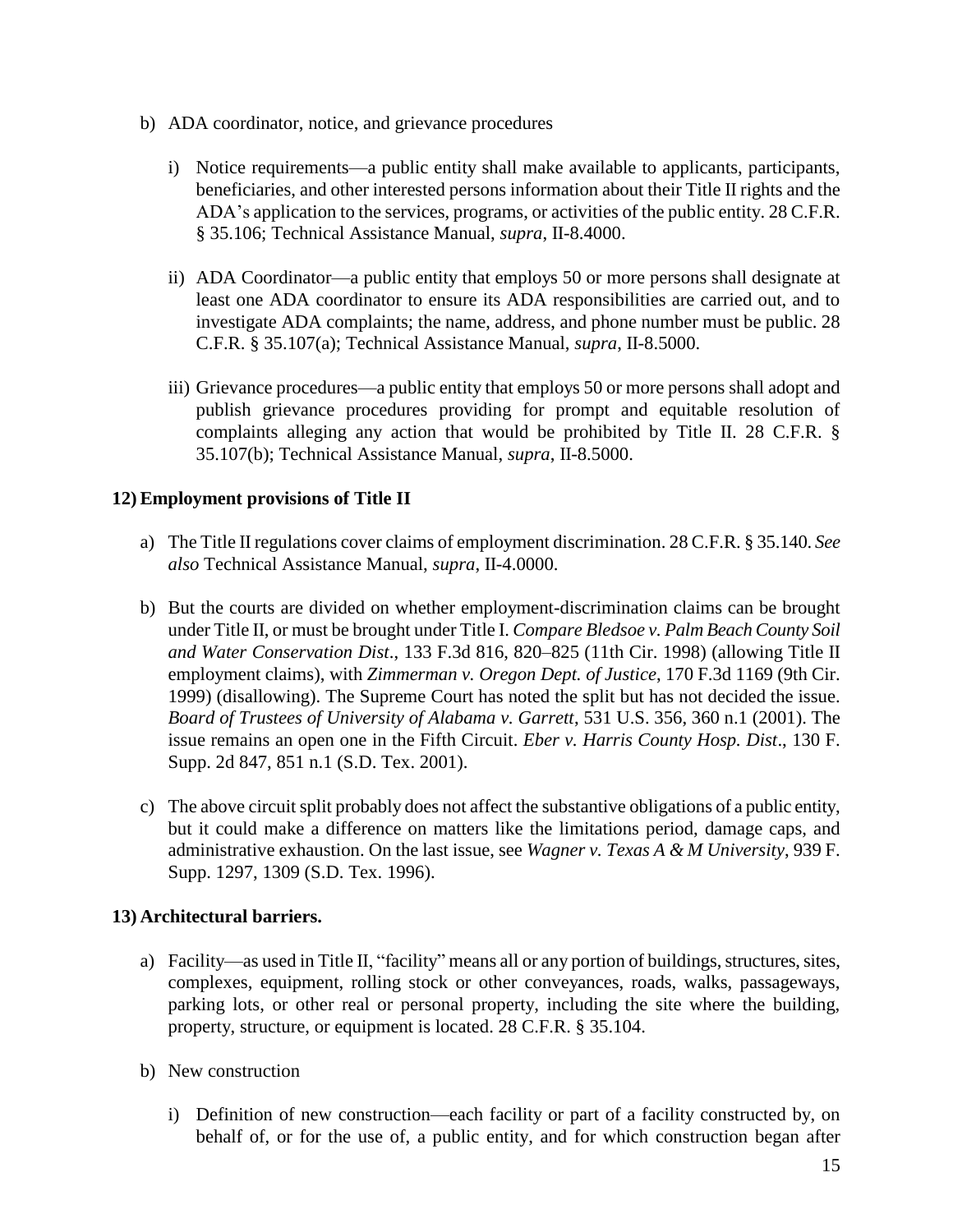January 26, 1992. 28 C.F.R. § 35.151(a); Technical Assistance Manual, *supra*, II-6.1000. Note, however, that many entities covered by Title II are also covered by § 504, and the new construction provisions of that law (requiring UFAS compliance) became effective June 3, 1977. *McGregor v. Louisiana State University Bd. of Sup'rs*, 3 F.3d 850, 861 (5th Cir. 1993); *Greer v. Richardson Independent School Dist*., 2010 WL 3025530, at \*3 n.22 (N.D. Tex. Aug. 2, 2010).

- ii) Architectural standards
	- (1) New construction must comply with the new-construction requirements in either the ADA Architectural Guidelines  $(ADAAG)$ ,<sup>11</sup> or with the Uniform Federal Accessibility Standards (UFAS). 28 C.F.R. § 35.151(c) Technical Assistance Manual, *supra*, II-6.2100; *Tennessee v. Lane*, 541 U.S. 509, 532 (2004); *Greer v. Richardson Independent School Dist*., 2010 WL 3025530, at \*3, 6 (N.D. Tex. Aug. 2, 2010).
	- (2) Public entities can depart from particular requirements by using other methods if it is clearly evident that equivalent access to the facility (or part of the facility) is thereby provided. 28 C.F.R. § 35.151(c); *Greer v. Richardson Independent School Dist*., 2010 WL 3025530, at \*6 (N.D. Tex. Aug. 2, 2010).
- iii) Curb cuts and curb ramps—must be added in newly constructed streets, road, highways, or sidewalks. 28 C.F.R. § 35.151(e); Technical Assistance Manual, *supra*, II-6.6000. Note, however, that the Fifth Circuit has held that individuals can only enforce this provision if the non-complying curb cuts restrict their access to services, programs or activities. *Frame v. City of Arlington*, 616 F.3d 476, 488 (5th Cir. 2010) (reh. en banc granted).

New Accessibility Standards. The latest amendments to the Title II regulations, 75 Fed. Reg. 56236 (Sept. 15, 2010), replace the 1991 ADAAG with the 2010 "ADA Standards for Accessible Design." These new standards include new coverage, new chapters from the updated (2004) version of ADAAG, and certain other changes. For new construction and alteration begun between 9/15/2010 and 3/15/2012, covered entities may choose between the 1991 ADAAG, UFAS, and the 2010 Standards. New construction and alteration begun on or after 3/15/2012 must comply with the 2010 Standards. Covered entities that should have complied with the 1991 ADAAG but have not done so by 3/15/2012 must comply with the 2010 Standards. See 28 C.F.R. §§ 35.104, 35.133(c), and 35.151, as amended, 75 Fed. Reg. 56164, 56177, 56178, 56180–56183 (Sept. 15, 2010).

c) Alterations

 $\overline{a}$ 

i) Definition of alteration—a change to a building or facility that affects or could affect the usability of the building or facility or part thereof. ADAAG § 3.5.

 $11$  The ADAAG guidelines are set out in App. A to the ADA Title III regulations, 28 C.F.R. Part 36, and also available online at http://www.access-board.gov/adaag/html/adaag.htm.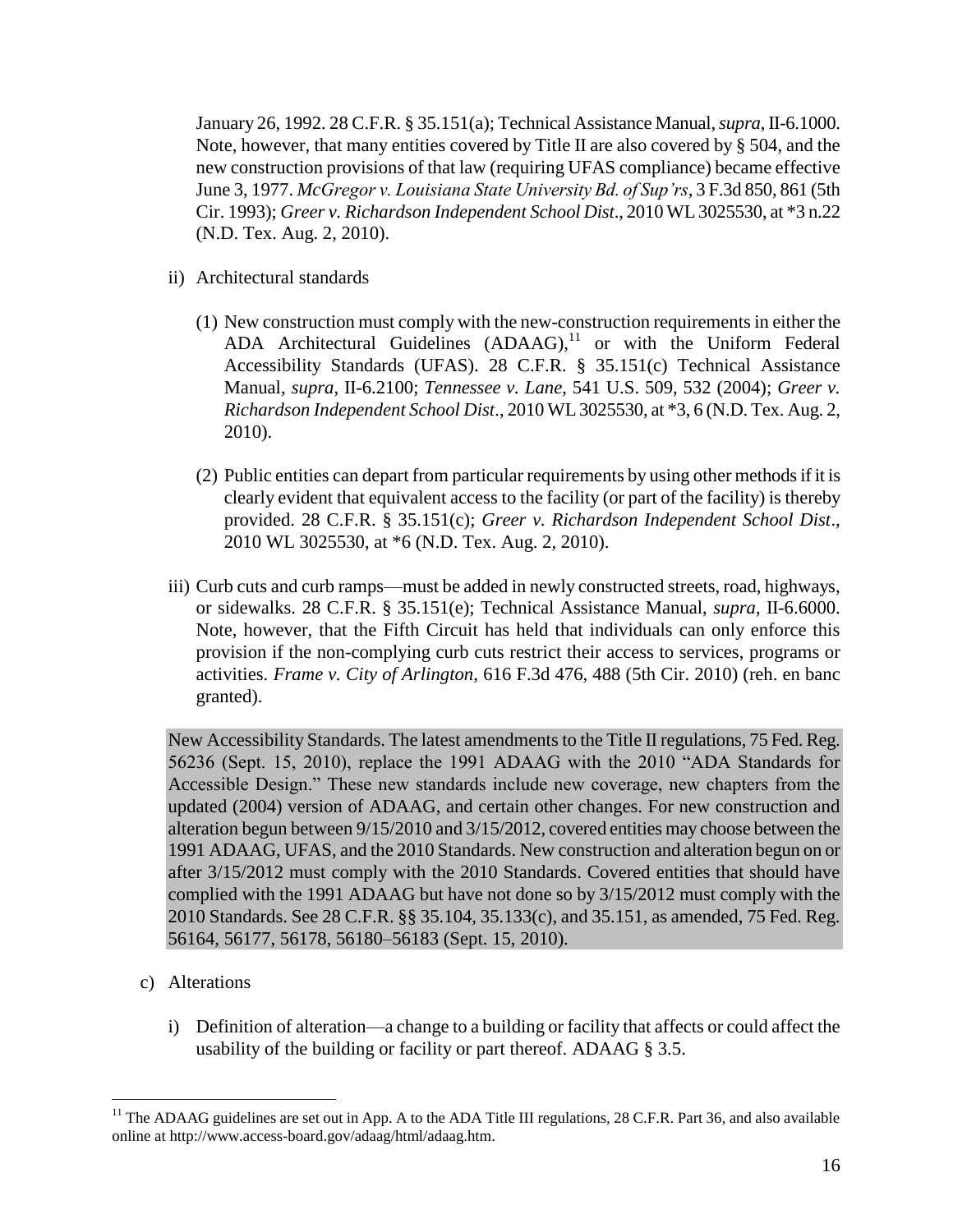- (1) Alterations include, but are not limited to, remodeling, renovation, rehabilitation, reconstruction, historic restoration, resurfacing of circulation paths or vehicular ways, changes or rearrangement of the structural parts or elements, and changes or rearrangement in the plan configuration of walls and full-height partitions. ADAAG  $§ 3.5.$
- (2) Alterations do not include normal maintenance, reroofing, painting or wallpapering, or changes to mechanical and electrical systems, unless they affect the usability of the building or facility. ADAAG § 3.5.
- (3) *See also Greer v. Richardson Independent School Dist*., 2010 WL 3025530, at \*6 (N.D. Tex. Aug. 2, 2010) (alterations appear to include changes made in an effort to make a facility more accessible, as well as changes that only incidentally affect access).
- ii) Architectural standards
	- (1) The alterations requirements apply to each facility (or part of a facility) altered by, on behalf of, or for the use of, a public entity, and that was commenced after January 26, 1992. 28 C.F.R. § 35.151(b).
	- (2) Those alterations must comply with either the ADA Architectural Guidelines (ADAAG), or with the Uniform Federal Accessibility Standards (UFAS). 28 C.F.R. § 35.151(c); *Greer v. Richardson Independent School Dist*., 2010 WL 3025530, at \*3 (N.D. Tex. Aug. 2, 2010).
	- (3) Public entities can depart from particular requirements by using other methods if it is clearly evident that equivalent access to the facility (or part of the facility) is thereby provided. 28 C.F.R. § 35.151(c); *Greer v. Richardson Independent School Dist*., 2010 WL 3025530, at \*6 (N.D. Tex. Aug. 2, 2010).
- iii) Curb cuts and curb ramps—must be added in newly altered streets, road, highways, or sidewalks. 28 C.F.R. § 35.151(e); Technical Assistance Manual, *supra*, II-6.6000. Note, however, that the Fifth Circuit has held that individuals can only enforce this provision if the non-complying curb cuts restrict their access to services, programs or activities. *Frame v. City of Arlington*, 616 F.3d 476, 488 (5th Cir. 2010) (reh. en banc granted).
- iv) Historic properties—alterations must also comply but alternative methods can be used if compliance with UFAS or ADAAG would threaten the historic significance of the building. 28 C.F.R. § 35.151(d); Technical Assistance Manual, *supra*, II-6.5000.

New Accessibility Standards. The latest amendments to the Title II regulations, 75 Fed. Reg. 56236 (Sept. 15, 2010), replace the 1991 ADAAG with the 2010 "ADA Standards for Accessible Design." These new standards include new coverage, new chapters from the updated (2004) version of ADAAG, and certain other changes. For new construction and alteration begun between 9/15/2010 and 3/15/2012, covered entities may choose between the 1991 ADAAG, UFAS, and the 2010 Standards. New construction and alteration begun on or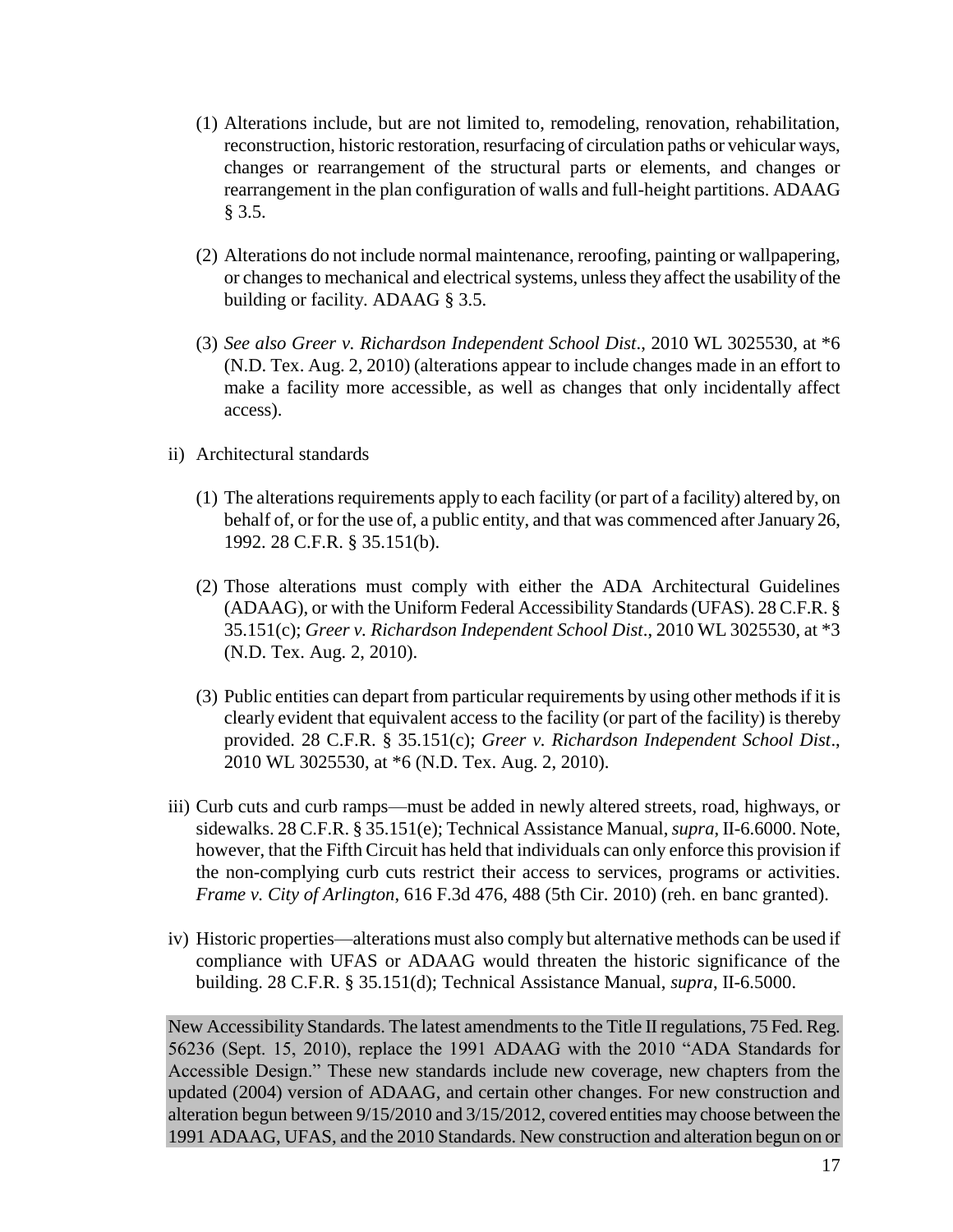after 3/15/2012 must comply with the 2010 Standards. Covered entities that should have complied with the 1991 ADAAG but have not done so by 3/15/2012 must comply with the 2010 Standards. See 28 C.F.R. §§ 35.104, 35.133(c), and 35.151, as amended, 75 Fed. Reg. 56164, 56177, 56178, 56180–56183 (Sept. 15, 2010).

Element-by-Element Safe Harbor. The latest amendments to the Title II regulations clarify that if certain elements in existing facilities already comply with the 1991 ADAAG or UFAS and are not being altered, covered entities need not bring them into compliance with the 2010 Standards until they are altered. See 28 C.F.R. § 35.150(b)(2), as amended, 75 Fed. Reg. 56164, 56180 (Sept. 15, 2010).

- d) "Existing facilities"
	- i) Title II has less stringent requirements for "existing facilities." Greer v. Richardson *Independent School Dist*., 2010 WL 3025530, at \*3 and n.23 (N.D. Tex. Aug. 2, 2010).
	- ii) What are existing facilities?
		- $(1)$  "Existing facilities" include facilities for which construction began on or before January 26, 1992, and which have not been modified. See 28 C.F.R. § 35.151(a)(and (b); *Greer v. Richardson Independent School Dist*., 2010 WL 3025530, at \*3 (N.D. Tex. Aug. 2, 2010).
		- (2) Note that it is the date of construction that controls, not the date a building was leased by a public entity. Thus, a building leased after January 26, 1992 is still considered an "existing facility" if it was constructed before that date.  $28$  C.F.R. Part 35 App. A, § 35.151.
		- (3) Note, too, that some things that are existing facilities under Title II may be considered new construction or alterations under § 504. See § 13(b)(i) above.

The latest amendments to the Title II regulations change the definition of "existing" facility" to reflect the fact that public entities have program-access requirements that are independent of, but may coexist with, new-construction or alteration requirements. See 28 C.F.R. § 35.104, as amended, 75 Fed. Reg. 56164, 56177 (Sept. 15, 2010).

iii) The "program access" standard applies to existing facilities, and requires that each service, program, or activity of the public entity be operated so that the service, program, or activity, when viewed in its entirety, is readily accessible to and usable by individuals with disabilities. 28 C.F.R. § 35.150(a); Technical Assistance Manual, *supra*, II-5.1000; *Greer v. Richardson Independent School Dist*., 2010 WL 3025530, at \*3 (N.D. Tex. Aug. 2, 2010).

Element-by-Element Safe Harbor. The latest amendments to the Title II regulations clarify that if certain elements in existing facilities already comply with the 1991 ADAAG or UFAS and are not being altered, covered entities need not bring them into compliance with the 2010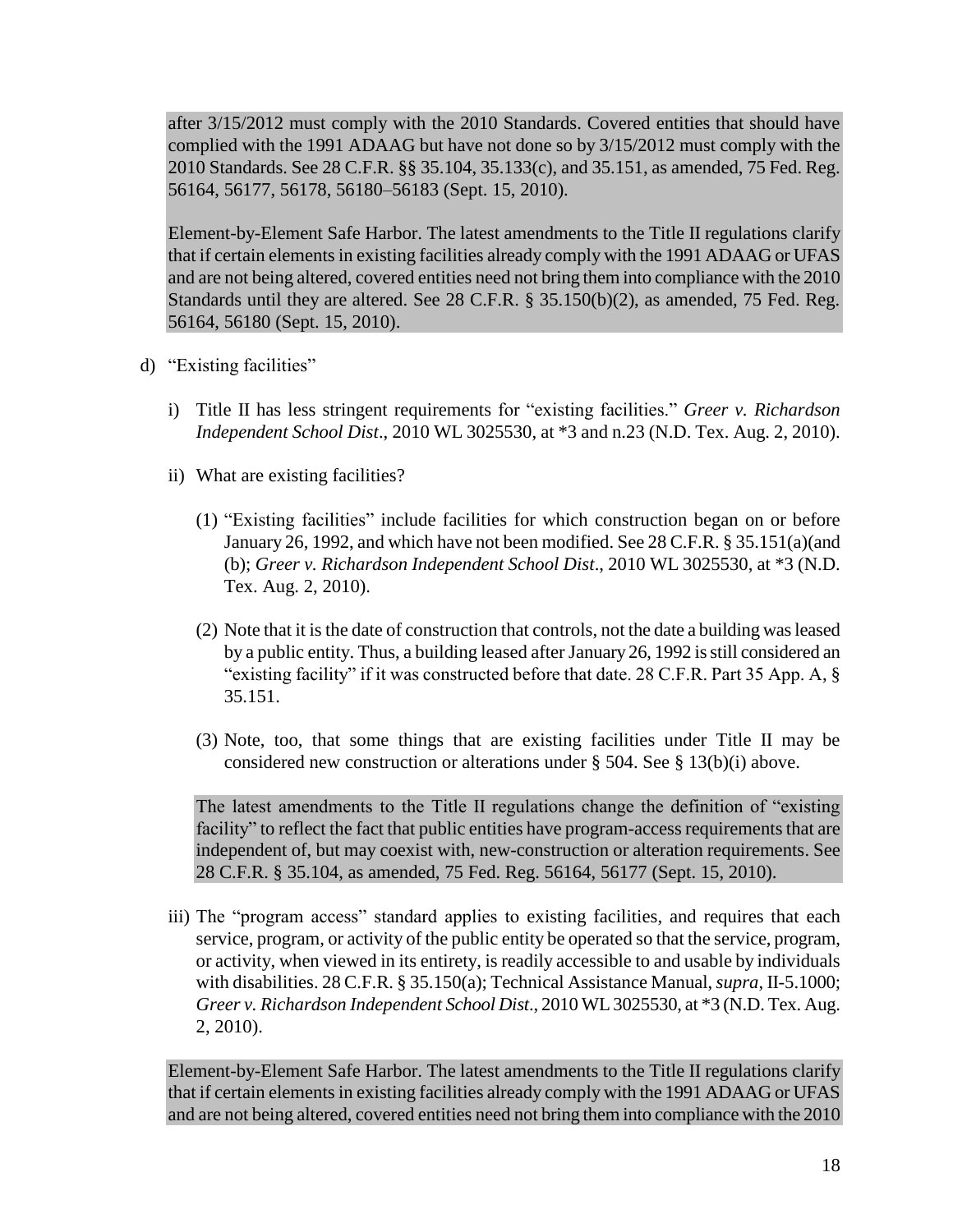Standards until they are altered. See 28 C.F.R. § 35.150(b)(2), as amended, 75 Fed. Reg. 56164, 56180 and 56206 (Sept. 15, 2010).

### iv) Methods

- (1) Program access does not necessarily require each existing facility be made accessible. 28 C.F.R. § 35.150(a)(1); Technical Assistance Manual, *supra*, II-5.2000; *Greer v. Richardson Independent School Dist*., 2010 WL 3025530, at \*3, 4 (N.D. Tex. Aug. 2, 2010). *See also James v. State*, 89 S.W.3d 86, 89 (Tex. App.–Corpus Christi 2002, no pet.). Compliance "does not depend on the number of locations that are wheelchair-accessible; the central inquiry is whether the program, when viewed in its entirety, is readily accessible to and usable by individuals with disabilities." *Bird v*. *Lewis & Clark College*, 303 F.3d 1015, 1021 (9th Cir. 2002) (internal quotes omitted), *cert. denied*, 538 U.S. 923 (2003).
- (2) Failure to meet ADAAG standards is relevant, but not determinative, evidence of the lack of program access, and public entities have flexibility to choose how to achieve program accessibility. *Greer v. Richardson Independent School Dist*., 2010 WL 3025530, at \*4 (N.D. Tex. Aug. 2, 2010).
- (3) A public entity may comply through such means as redesign of equipment, reassignment of services to accessible buildings, assignment of aides to beneficiaries, home visits, delivery of services at alternate accessible sites, alteration of existing facilities and construction of new facilities, use of accessible rolling stock or other conveyances, or any other methods that result in program access. 28 C.F.R. § 35.150(b)(1); Technical Assistance Manual *supra*, § II-5.2000. *See also Tennessee v. Lane*, 541 U.S. 509, 532 (2004).
- (4) A public entity is not necessarily required to make structural changes in existing facilities where other methods are effective, but if alterations are made, they must meet the accessibility requirements of § 35.151.
- (5) In choosing among available methods, a public entity shall give priority to those methods that offer services, programs, and activities in the most integrated setting appropriate.
- (6) Carrying an individual with a disability is considered an ineffective and therefore an unacceptable method for achieving program accessibility. 28 C.F.R. Part 35 App. A, § 35.150(b)(1); Technical Assistance Manual, *supra*, II-5.2000.
- (7) Assessing program accessibility is a fact-specific inquiry. *Greer v. Richardson Independent School Dist*., 2010 WL 3025530, at \*3 (N.D. Tex. Aug. 2, 2010).
- v) Transition Plan—If structural changes were to be made to achieve program accessibility, a public entity that had 50 or more employees was required to develop a transition plan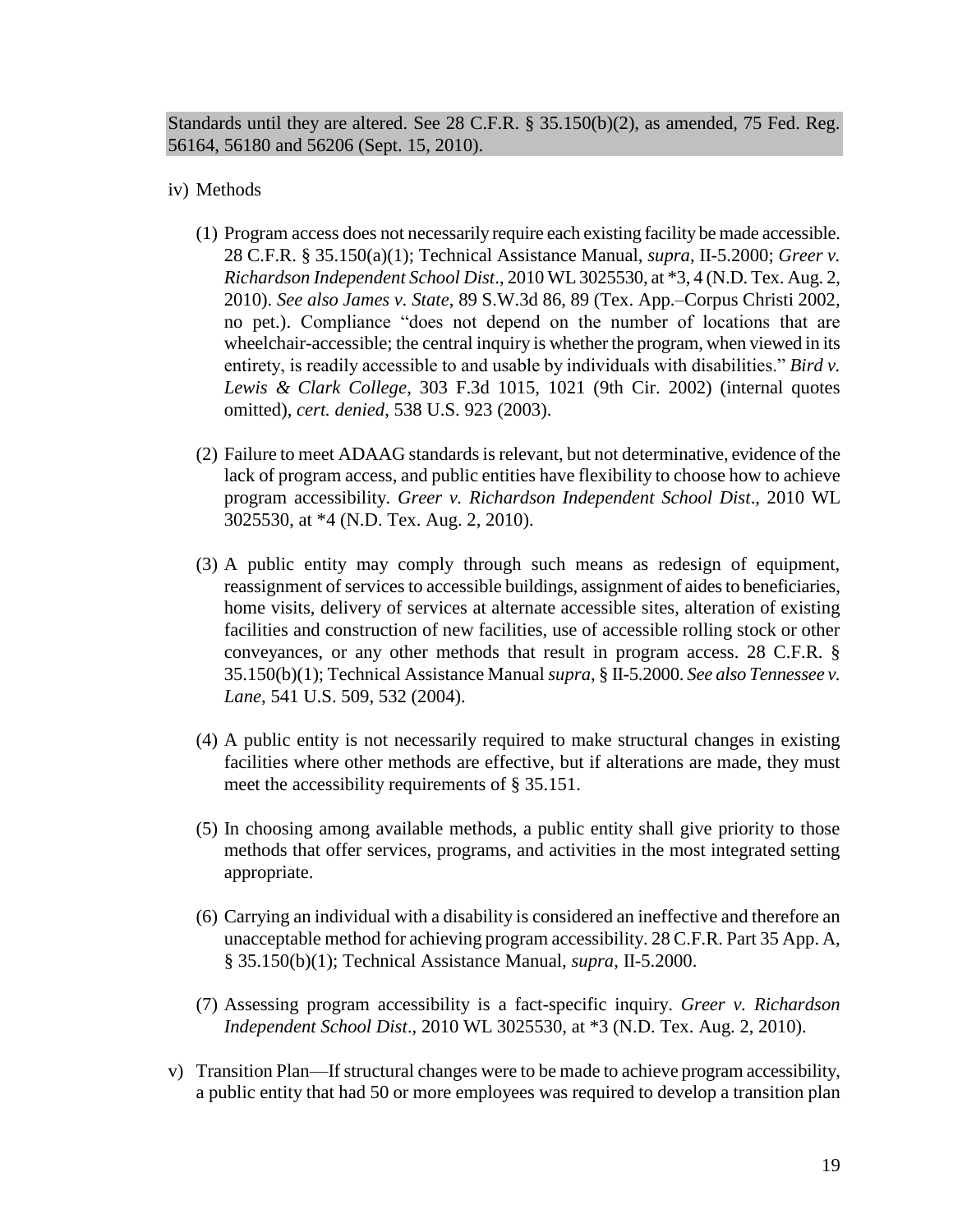by July 26, 1992, with specified input, content, and public access. 28 C.F.R. § 35.150(d); Technical Assistance Manual, *supra*, II-8.3000. 12

- vi) Defenses
	- (1) Fundamental alteration or undue financial and administrative burdens.
		- (a) The public entity has the burden of proving that a proposed action would result in a fundamental alteration or undue burden
		- (b) The decision that compliance would result in such alteration or burden must be made by the agency head or designee after considering all resources available for use in the funding and operation of the service, program, or activity
		- (c) The decision must be accompanied by a written statement of the reasons for reaching that conclusion.
		- (d) If an action would result in such an alteration or burden, a public entity shall take any other action that would not result in such an alteration or such burdens but would nevertheless ensure that individuals with disabilities receive the benefits or services provided by the public entity.
	- (2) Historic preservation
		- (a) Program access does not require action that would threaten or destroy the historic significance of an historic property;
		- (b) a public entity shall give priority to methods that provide physical access to individuals with disabilities.
- e) Maintenance of accessible features—A public entity must maintain in operable working condition those features of facilities and equipment that are required to be readily accessible to and usable by persons with disabilities, although "isolated or temporary interruptions in service or access due to maintenance or repairs" are not permissible. 28 C.F.R. § 35.133; Technical Assistance Manual, *supra*, II-3.10000.

#### More New Provisions:

 $\overline{a}$ 

Ticketing. The latest amendments to the Title II regulations clarify the rules on the sale of tickets for accessible seating, effective 3/15/2011. See 28 C.F.R. § 35.138, as amended, 75 Fed. Reg. 56164, 56179, 56201–56206 (Sept. 15, 2010).

Service Animals. Effective 3/15/2011 the latest amendments clarify various things about the definition and use of service animals, including limiting he statutory protection to dogs and (with

<sup>&</sup>lt;sup>12</sup> Note that the courts are divided on whether the transition-plan regulation is privately enforceable. See § 11(a)(iii) above.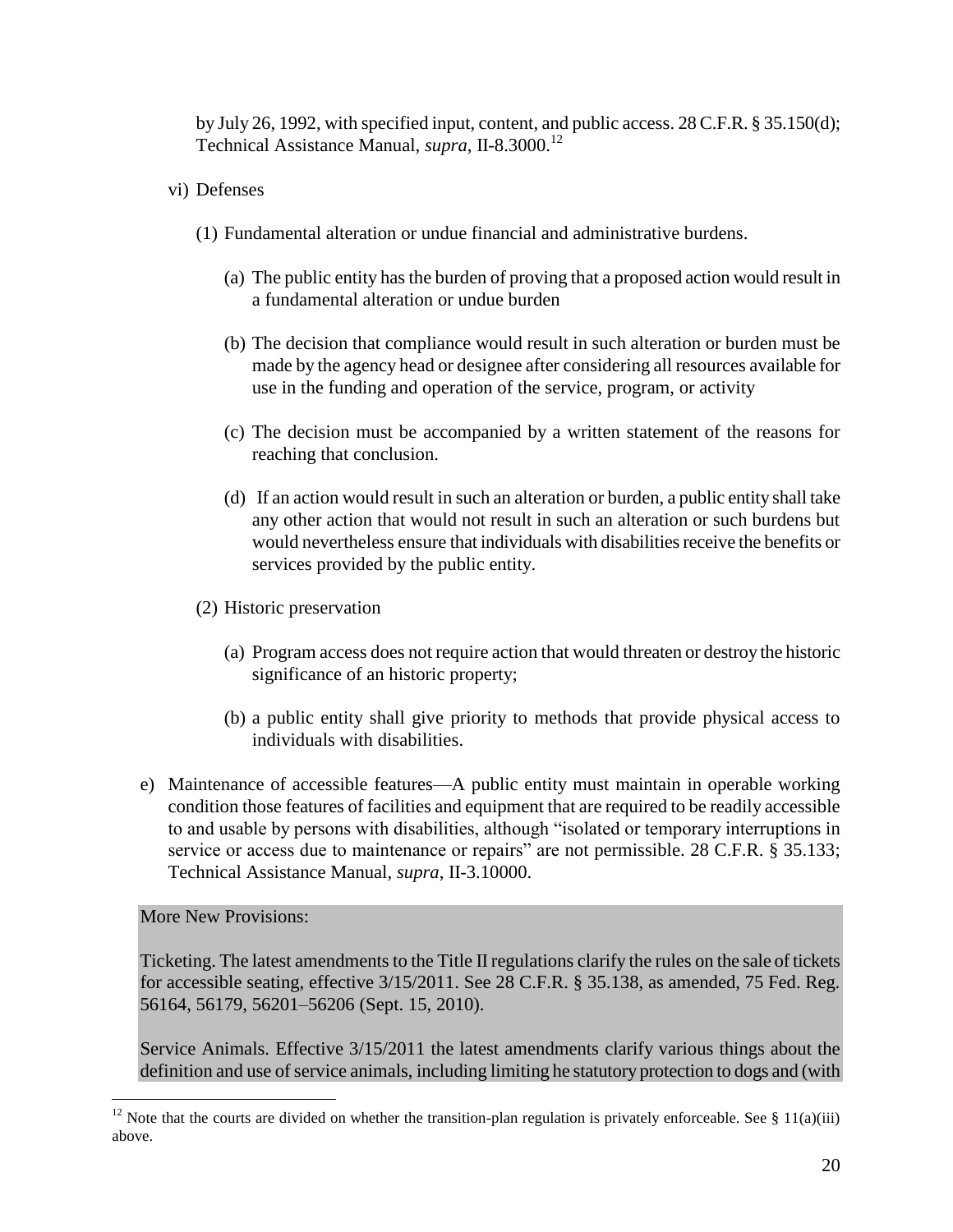some restrictions) miniature horses. The definition includes psychiatric service animals, but excludes comfort animals. See 28 C.F.R. §§ 35.104 and 35.136, as amended, 75 Fed. Reg. 56164, 56177, 56178, 56191–56195 (Sept. 15, 2010).

Wheelchairs and Other Power-Driven Mobility Devices. The new amendments adopt a twotiered approach to mobility devices effective 3/15/2011. Wheelchairs and other devices designed for use by people with mobility impairments must be permitted in all areas open to pedestrian use. "Other power-driven mobility devices" (e.g., Segways) must be permitted unless the covered entity can demonstrate that it would fundamentally alter its programs, services, or activities, create a direct threat, or create a safety hazard. See 28 C.F.R. §§ 35.104 and 35.137, as amended, 75 Fed. Reg. 56164, 56177, 56178–56179, 56186–56190 (Sept. 15, 2010).

Residential Housing Offered for Sale to Individual Owners. Title II has always covered public housing programs, but these amendments establish design requirements (set out in the 2010 Standards) for residential dwelling units that are intended for sale to individual owners. See 28 C.F.R. § 35.151(j), as amended, 75 Fed. Reg. 56164, 56183, 56218 (Sept. 15, 2010).

Housing at Places of Education. Title II has always covered college dormitories, but the new amendments clarify the scope of that coverage and establish design requirements (set out in the 2010 Standards) for residential facilities at places of education. See 28 C.F.R. §§ 35.104 and 35.151(f), as amended, 75 Fed. Reg. 56164, 56177, 56182, 56186 (Sept. 15, 2010).

Group Homes, Shelters, Etc. Title II has always covered social service centers but the amendments clarify the scope of that coverage and establish design requirements (set out in the 2010 Standards) for housing or sleeping facilities at group homes, halfway houses, shelters, etc. See 28 C.F.R. § 35.151(e), as amended, 75 Fed. Reg. 56164, 56182, 56214–56215 (Sept. 15, 2010).

Detention and Correctional Facilities. The amendments also clarify the requirements that apply to correctional facilities, and require that three percent of newly constructed or altered cells to be accessible. See 28 C.F.R. §§ 35.151(k) and 35.152, as amended, 75 Fed. Reg. 56164, 56183, 56218–56223 (Sept. 15, 2010).

Medical care facilities. The amendments clarify the accessibility requirements that apply to medical care facilities. See 28 C.F.R. § 35.151(h), as amended, 75 Fed. Reg. 56164, 56183, 56217 (Sept. 15, 2010).

Seating in Assembly Areas. The latest amendments clarify the rules regarding accessible seating in assembly areas. See 28 C.F.R. § 35.151(g), as amended, 75 Fed. Reg. 56164, 56182–56183, 56216–56217 (Sept. 15, 2010).

# **14) Enforcement of Title II rights.**

a) Administrative enforcement.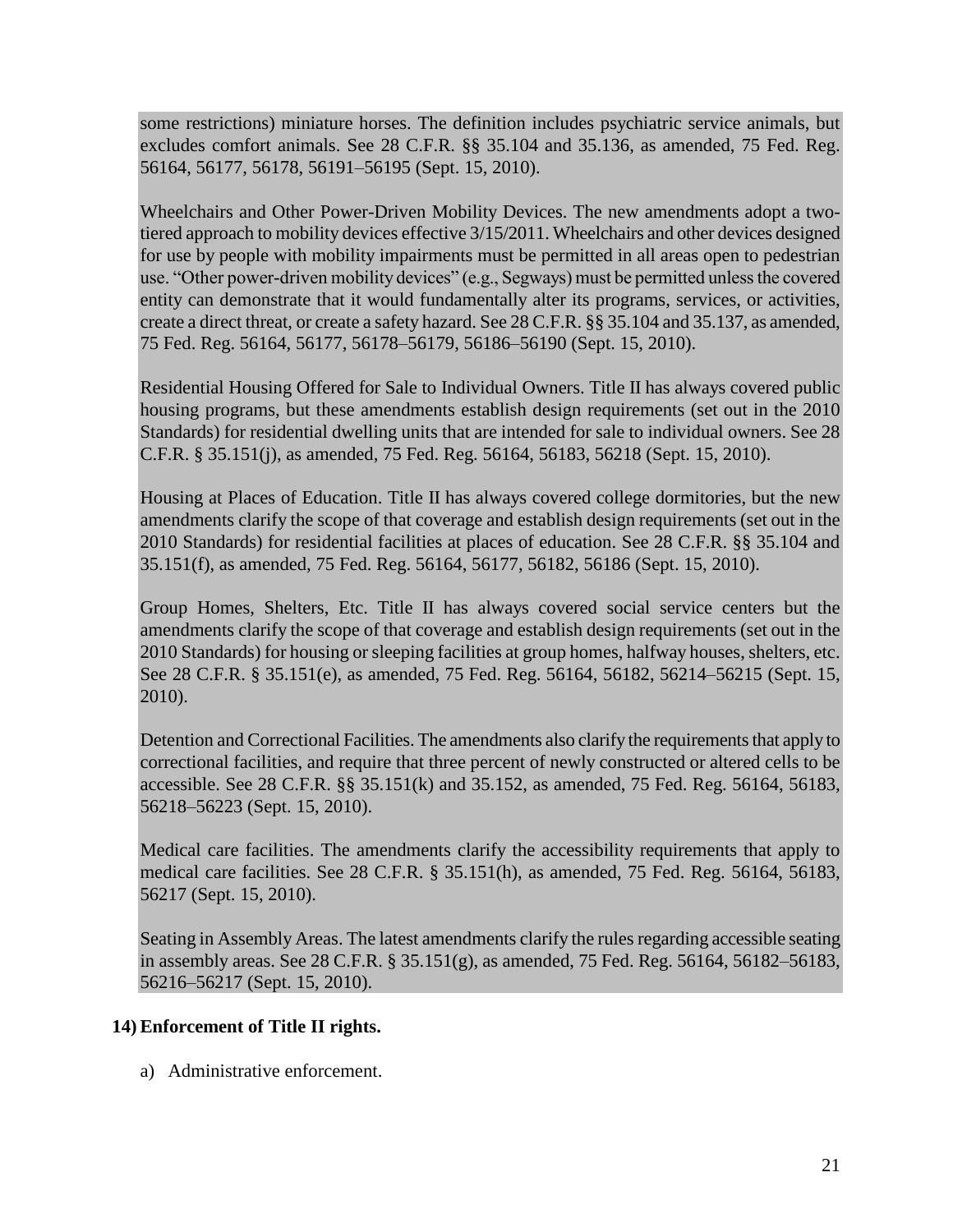- i) Administrative complaints may be filed with the Department of Justice within 180 days of the action complained of. 28 C.F.R. § 35.170; Technical Assistance Manual, *supra*, II-9.2000.
- ii) The address for filing is the Disability Rights Section, Civil Rights Division, U.S. Department of Justice, P.O. Box 66738, Washington, D.C. 20035-6738, 800/514-0301 (voice), 800/514-0383 (TTY). *See also* Technical Assistance Manual, *supra*, II-9.2000.
- iii) Other information on how to file Title II complaints is available from Technical Assistance Manual, *supra*, II-9.0000, and the complaint form and address is online at http://www.ada.gov/t2cmpfrm.htm.
- b) Notice and Exhaustion
	- i) Title II does not require filing a complaint with a federal agency, or receipt of any permission before filing suit. *See, e.g.,* 28 C.F.R. Part 35 App. A, Subpart F (citing legislative history); *Zimmerman v. Oregon Dept. of Justice*, 170 F.3d 1169, 1177–1178 (9th Cir. 1999); *Bledsoe v. Palm Beach County Soil and Water Conservation Dist*., 133 F.3d 816, 824 (11th Cir. 1998); *Mitchell v. Massachusetts Dept. of Correction*, 190 F. Supp. 2d 204, 209–210 and n.4 (D. Mass. 2002) (collecting authorities). *See also Camenisch v. University of Texas*, 616 F.2d 127, 134–135 (5th Cir. 1980), *vacated on other grounds*, 451 U.S. 390 (1981) (no exhaustion required in claims under § 504).
	- ii) Other statutes may require exhaustion in certain types of Title II cases:
		- (1) The Prison Litigation Reform Act requires administrative exhaustion of certain claims against prisons. *See, e.g., O'Guinn v. Lovelock Correctional Center*, 502 F.3d 1056, 1061–1062 (9th Cir. 2007); *Miller v. Wayback House*, 2006 WL 297769, at \*5 (N.D. Tex. Feb. 1, 2006).
		- (2) Some courts require exhaustion under the IDEA (the special education law) to prevent a plaintiff from circumventing IDEA exhaustion by bringing similar claims under the ADA (or § 504), or by seeking relief that is also available under IDEA. *See Marc V. v. North East Independent School Dist*., 455 F. Supp. 2d 577 (W.D. Tex. 2006) (IDEA exhaustion required where IDEA and ADA claims substantially the same); *B.H.Y. b/n/f Young v. La Pryor Independent School Dist*., 2004 WL 2735193 (W.D. Tex. Nov. 29, 2004) (similar). *But compare Spann ex rel. Hopkins v. Word of Faith Christian Center Church*, 589 F. Supp. 2d 759, 769 (S.D. Miss. 2008) (§ 504 claim involved "pure discrimination" for which IDEA offers no relief, so failure to exhaust under IDEA did not bar claim); *Hornstine v. Township of Moorestown*, 263 F.Supp.2d 887, 901–903 (D.N.J. 2003) (no exhaustion required for claim seeking damages and injunction allowing plaintiff to serve as valedictorian, because the claims had nothing to do with FAPE). Note that decision adverse to the plaintiff on IDEA issues may preclude litigation of substantially similar claims under the ADA. *Compare Pace v. Bogalusa City Sch. Bd.*, 403 F.3d 272, 290 (5th Cir. 2005) (en banc), with *D.A. v. Houston Independent School Dist*., 716 F. Supp. 2d 603, 618–619 (S.D. Tex. 2009) (distinguishing *Pace*).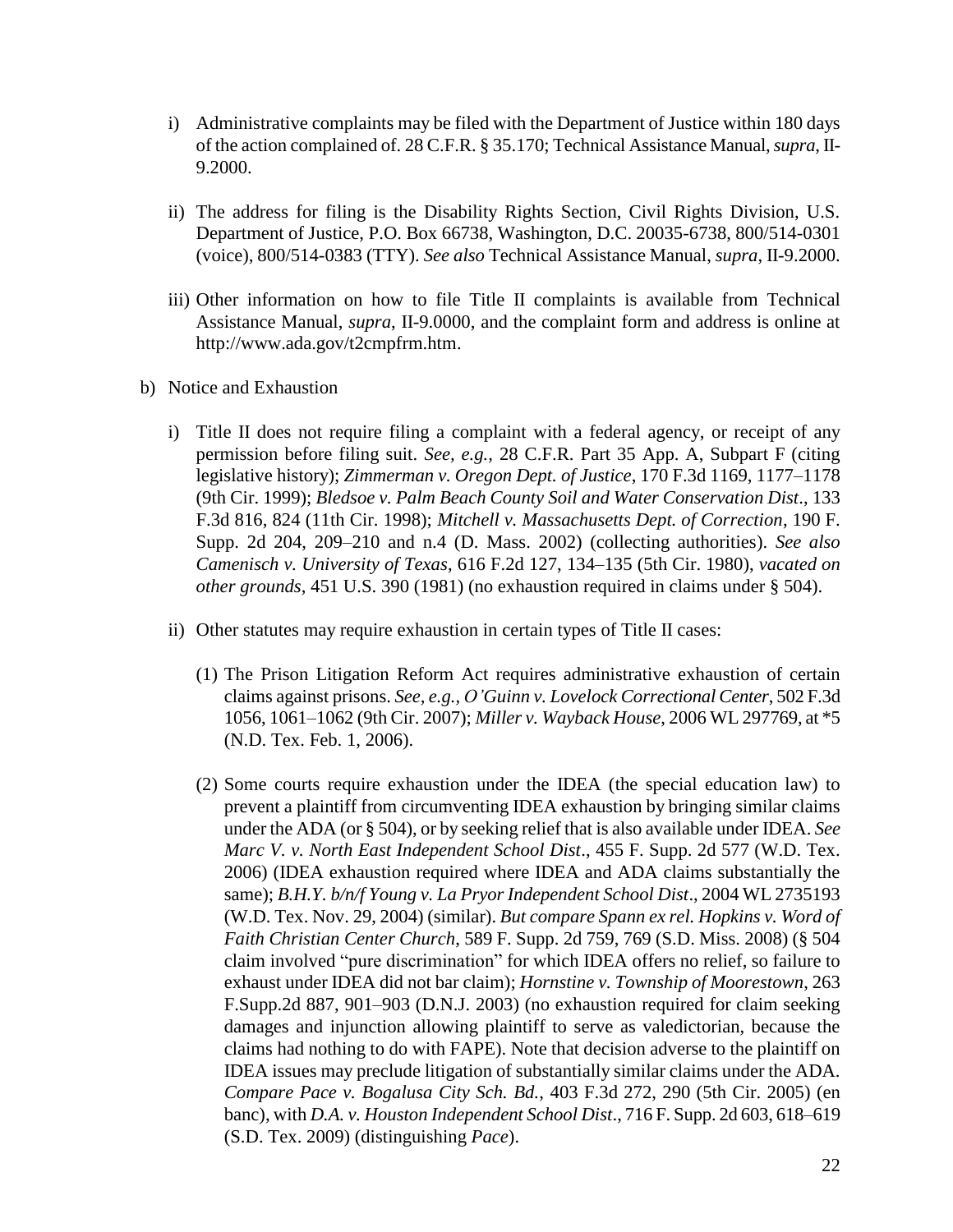- (3) Note that there is a split of authority as to whether employment claims brought under Title II require exhaustion. *Compare Decker v. University of Houston*, 970 F. Supp. 575, 578–579 (S.D. Tex. 1997), *with Wagner v. Texas A & M Univ.*, 939 F. Supp. 1297, 1308–1309 (S.D. Tex. 1996). *See also Holmes v. Texas A&M University*, 145 F.3d 681, 684 (5th Cir. 1998) (declining to resolve the issue).
	- (a) State pre-suit notice requirements. *Compare Smith v. Isle of Wight County School Bd.*, 284 F.Supp.2d 370, 374–376 (E.D.Va. 2003) (applying 180-day notice provision from Virginia Rights of Persons with Disabilities Act), *with Hornstine v. Township of Moorestown*, 263 F.Supp.2d 887, 897–898 (D.N.J. 2003) (rejecting application of 180-notice requirement in state tort claims act to § 504 claim).

The latest amendments to the Title II regulations, effective 3/15/2011, clarify the investigation and compliance procedures regarding Title II complaints, and the fact that administration exhaustion is not required. See 28 C.F.R. §§ 35.171(a)(2), 35.172, and 35.190(e), as amended, 75 Fed. Reg. 56164, 56184 56228–56229 (Sept. 15, 2010).

- c) Private lawsuits.
	- i) There is a private right of action to sue for Title II violations. *U.S. v. Georgia*, 546 U.S. 151, 154 (2006); *Barnes v. Gorman*, 536 U.S. 181, 184–185 (2002); *Frame v. City of Arlington*, 616 F.3d 476, 482–483 (5th Cir. 2010) (reh. en banc granted).
	- ii) Elements—under a common formulation, the elements of a Title II case are that:  $(1)$ plaintiff was a qualified individual with a disability; (2) plaintiff was denied the benefits of services, programs, or activities for which the public entity is responsible, or was otherwise discriminated against by the public entity; and (3) such discrimination is by reason of his disability. *Frame v. City of Arlington*, 616 F.3d 476, 482 (5th Cir. 2010) (reh. en banc granted).
	- iii) Standing—
		- (1) The plaintiff must show that he or she has sustained or is immediately in danger of sustaining some direct injury that is real and immediate, not conjectural or hypothetical. *Greer v. Richardson Independent School Dist*., 2010 WL 3025530, at \*2 (N.D. Tex. Aug. 2, 2010) (mother who used a wheelchair had sufficient standing to challenge architectural barriers at school stadium even after her son graduated, because of her intent to return there).
		- (2) An architectural barrier must also be related to the particular plaintiff's disability in order for that plaintiff to have standing to sue for its removal. *Greer v. Richardson Independent School Dist*., 2010 WL 3025530, at \*7 (N.D. Tex. Aug. 2, 2010) (wheelchair user could not sue over barriers affecting only those with visual impairments).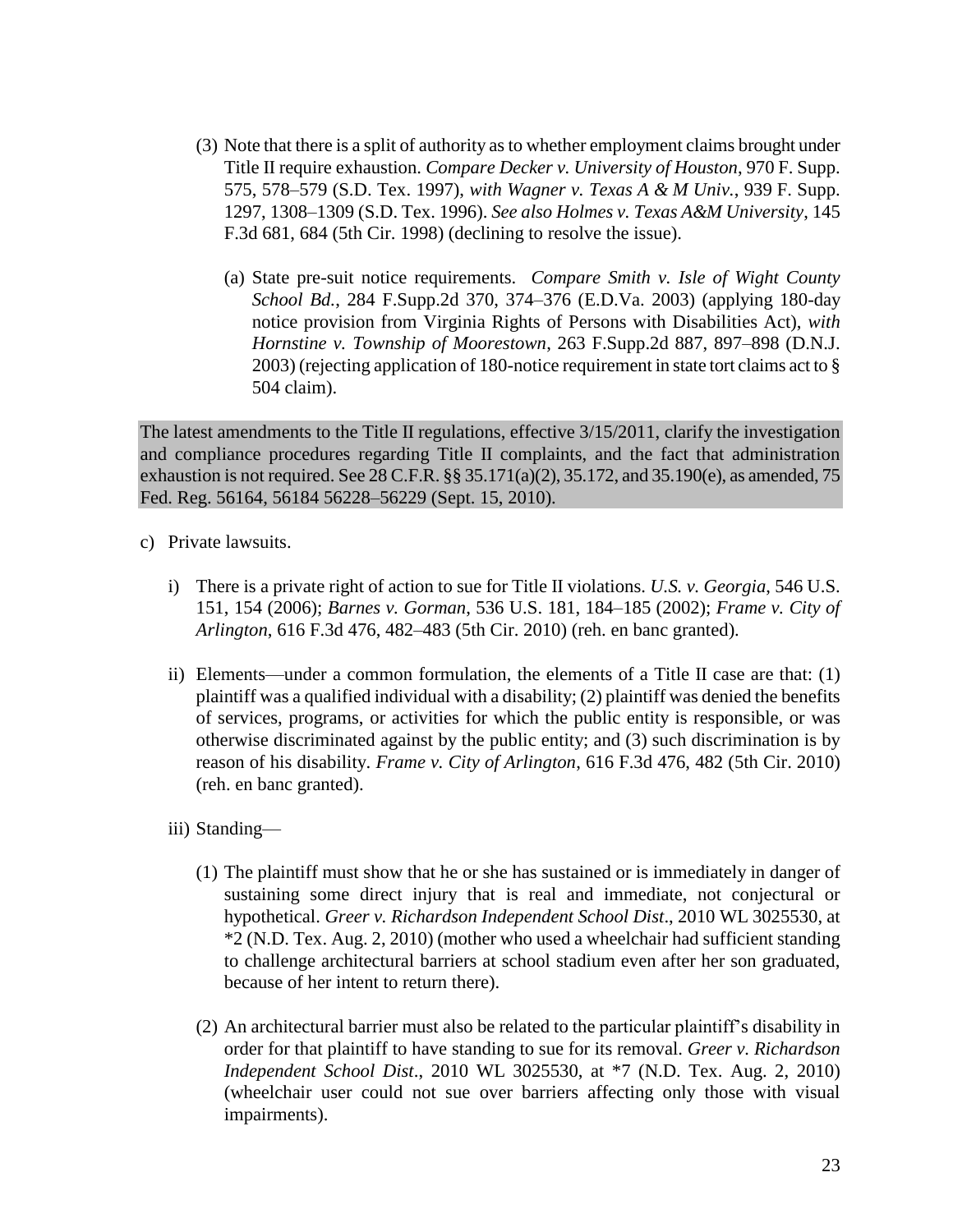- (3) But the plaintiff need not personally encounter an architectural barrier in order to have standing to bring suit for its removal; a plaintiff is not required to make the futile gesture of encountering each architectural barrier at a particular facility before suing for injunctive relief as to all barriers related to her disability. *Greer v. Richardson Independent School Dist*., 2010 WL 3025530, at \*7 (N.D. Tex. Aug. 2, 2010).
- (4) One may have standing under Title II even in the absence of outright exclusion. *See Applicants v. Texas State Bd. of Law Examiners*, 1994 WL 923404, at \*5 (W.D. Tex. Oct. 11, 1994). *See also Espinoza v. Texas Dept. of Public Safety*, 2007 WL 1393751, at \*3 (N.D. Tex. May 11, 2007). Compare § 5(b) above.
- (5) Note that the plaintiff may have standing to assert the Title II rights of one who has since died. *McCoy v. Texas Dept. of Criminal Justice*, 2006 WL 2331055, at \*5–6 (S.D. Tex. Aug. 9, 2006).
- iv) Statute of limitations
	- (1) Title II has no express statute of limitations, so courts generally apply the most analogous state-law limitations period, which in Texas is the two-year statute of limitations for personal injury claims. *Frame v. City of Arlington*, 616 F.3d 476, 489 (5th Cir. 2010) (reh. en banc granted). Note that there is conflicting Fifth Circuit language about whether or not the federal four-year "catch-all" statute governs all or a portion of Title II. *Compare Frame*, *supra*, at 489 and n.18, *with Holmes v. Texas A&M University*, 145 F.3d 681, 685–686 (5th Cir. 1998).
	- (2) State tolling rules (excusing delays beyond the limitations period) may also be applicable. *Wagner v. Texas A & M University*, 939 F. Supp. 1297, 1310 (S.D. Tex. 1996). *See also Hickey v. Irving Indep. Sch. Dist*., 976 F.2d 980, 984 n.8 (5th Cir. 1992) (§ 504 case). Note, however, that the time period may not be tolled, at least in employment cases, while the plaintiff pursues an internal grievance. *Holmes v. Texas A&M University*, 145 F.3d 681, 684–685 (5th Cir. 1998).
	- (3) But federal law controls on when the statute of limitation accrues, *Eber v. Harris County Hosp. Dist.*, 130 F. Supp. 2d 847, 870 (S.D. Tex. 2001), and the Fifth Circuit has held that the claim accrues when the plaintiff "knew or should have known that she was denied access to a service, program, or activity, to challenge the architectural barriers causing the exclusion." *Frame v. City of Arlington*, 616 F.3d 476, 489–490 (5th Cir. 2010) (reh. en banc granted). *See also Lyles v. University of Tex. Health Science Center, San Antonio*, 2010 WL 1171791, at \*1 (W.D. Tex. Mar. 24, 2010) (limitations period began to run when plaintiff received unequivocal notice of the facts giving rise to his claim, or when a reasonable person would know of the facts giving rise to a claim).
	- (4) The defendant has the burden of proving the affirmative defense of statute of limitations. *Frame v. City of Arlington*, 616 F.3d 476, 489 (5th Cir. 2010) (reh. en banc granted).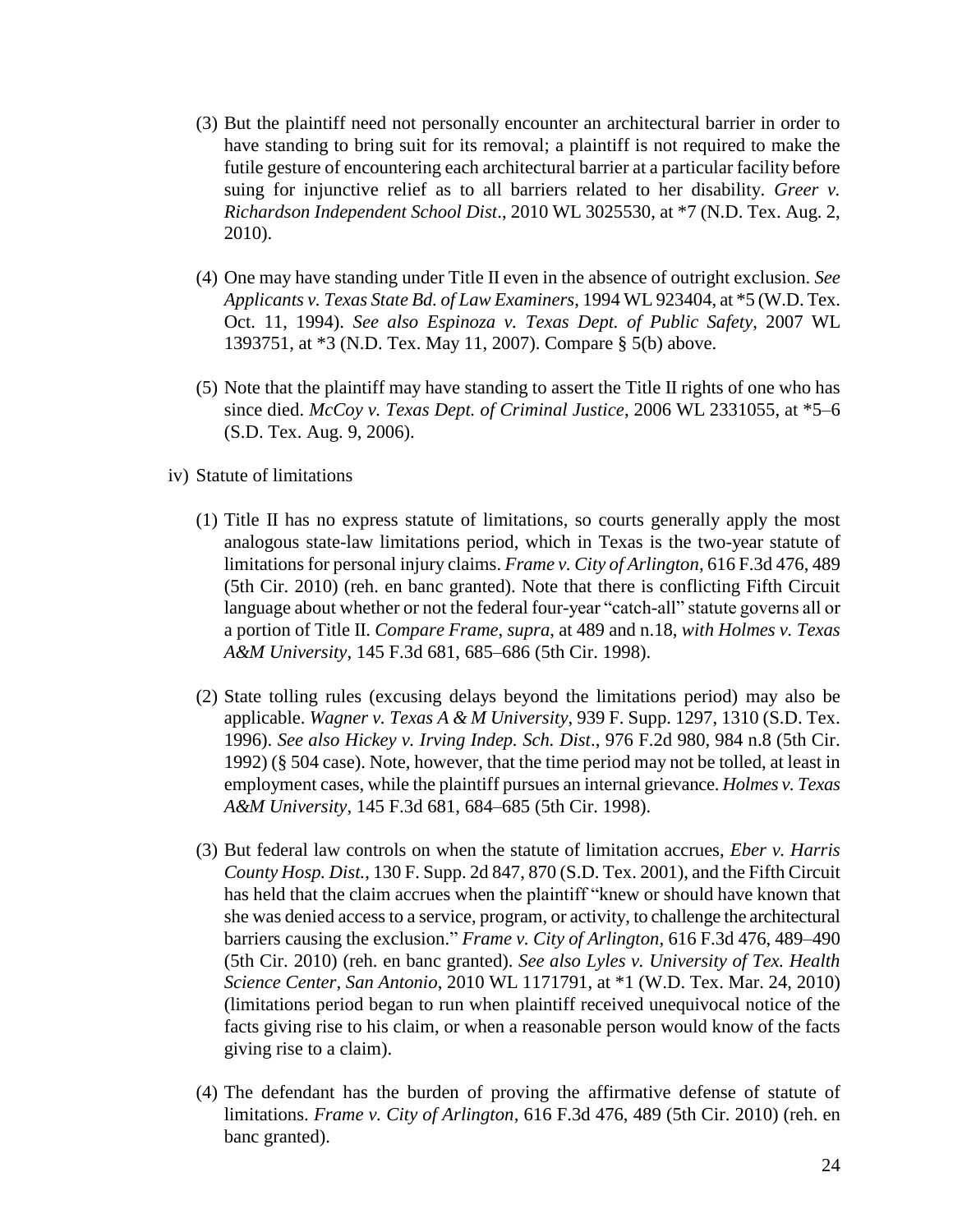- v) Class actions may be available. *See Lightbourn v. County of El Paso, Tex*., 118 F.3d 421, 425–426 (5th Cir. 1997); *Neff v. VIA Metropolitan Transit Authority*, 179 F.R.D. 185 (W.D. Tex. 1998).
- vi) Remedies.

- (1) Title II authorizes private suits for damages. *U.S. v. Georgia*, 546 U.S. 151, 154  $(2006).^{13}$ 
	- (a) Plaintiffs may recover compensatory damages upon a showing of intentional discrimination. *Delano-Pyle v. Victoria County, Tex*., 302 F.3d 567, 575 (5th Cir. 2002); *Casas v. City of El Paso*, 502 F. Supp. 2d 542, 552–553 (W.D. Tex. 2007). For another example of sufficient evidence of intent, see *Salinas v. City of New Braunfels*, 557 F. Supp. 2d 777, 788 (W.D. Tex. 2008) (facts indicating police officers were aware their unsuccessful communication with deaf witness were harming her, officer disregarded advice concerning importance of getting interpreters, and dispatcher took no action to contact interpreter despite knowing individual was deaf).
	- (b) Note that the statute setting damage caps on ADA Title I employment claims does not reference Title II. See 42 U.S.C. § 1981a(a)(2). *See also Roberts v. Progressive Independence, Inc.*, 183 F.3d 1215, 1223–1224 (10th Cir. 1999) (finding no damage caps for § 504 claims).
	- (c) Punitive damages are not available. *Barnes v. Gorman*, 536 U.S. 181 (2002).
- (2) Equitable and injunctive relief is available, and many courts have granted such relief under Title II, *e.g., Henrietta D. v. Bloomberg*, 331 F.3d 261, 280–284 (2d Cir. 2003) (injunction requiring reasonable accommodation was appropriate); *Layton v. Elder*, 143 F.3d 469, 472 (8th Cir. 1998) (trial court abused its discretion by not ordering mandatory injunctive relief after finding ADA and § 504 violations at the county courthouse; once success on the merits is shown, three factors should be considered in determining whether injunctive relief is appropriate: the threat of irreparable harm to the plaintiff, the harm to be suffered by the defendant if the injunction is granted, and the public interest at stake). Preliminary injunctions are also available. *See Knowles v. Horn*, 2010 WL 517591 (N.D. Tex. Feb. 10, 2010).
- (3) Attorneys fees, litigation expenses, and costs are available to the prevailing plaintiff. 42 U.S.C. § 12205; 28 C.F.R. § 35.175; Technical Assistance Manual, *supra*, II-9.2000. Note that with regard to collecting fees after settlements. the Supreme Court has rejected the "catalyst" theory of recovery. *Buckhannon Board and Care Home*, *Inc. v. West Virginia Department of Health and Human Resources*, 532 U.S. 598 (2001).

<sup>13</sup> Note that courts have also applied this precedent to claims under Part B of Title II relating to transportation. *See Martinson v. ViaMetropolitan Transit*, 2006 WL 3062652, at \*3 (W.D. Tex. Oct. 4, 2006).